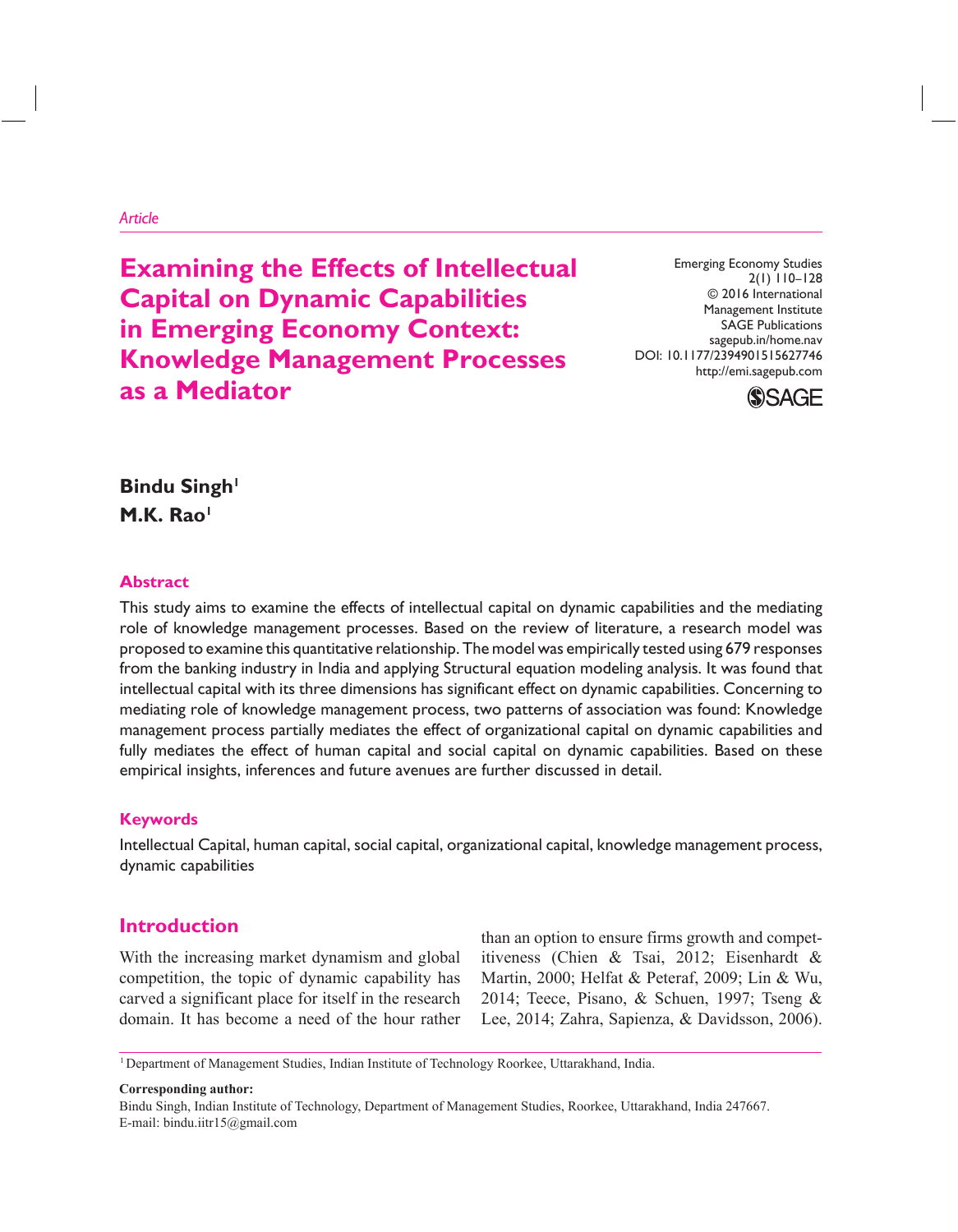This intensifying need has garnered the strategic concern of research folks and practitioners towards the question: What facilitates dynamic capabilities? And improving the understanding of the precursors of dynamic capability has been the subject of numerous contributions, which recognized the role of knowledge management (e.g., Prieto & Easterby-Smith, 2006; Tseng & Lee, 2014; Van Reijsen, Helms, Batenburg, & Foorthuis, 2014), organizational learning-culture, organizational-process-alignment (Hung, Yang, Lien, McLean, & Kuo, 2010; Hung, Lien, & McLean, 2009), knowledge-resources (Ambrosini & Bowman, 2009; Chien & Tsai, 2012; Eisenhardt & Martin, 2000; Griffith, Noble, & Chen, 2006; Lin & Wu, 2014; McKelvie & Davidsson, 2009; Nieves & Haller, 2014; Verona & Ravasi, 2003; Wang & Ahmed, 2007; Wu, 2006; Zollo & Winter, 2002) and others.

Interestingly, in spite of this much consideration on what factors stimulate the development of dynamic capabilities, little empirical inquiry had explored the effects of intellectual capital (Hsu & Sabherwal, 2012; Hsu & Chao-Hung Wang, 2012) defined as the sum of organizational knowledge resources (Youndt, Subramaniam, & Snell, 2004). Often, inquiries had to rely upon high-technology firms to infer this linkage. Studies addressing this subject in the banking are limited. Besides, rarely the facets of intellectual capital have been examined, even when inquiries have cited these (Hsu & Sabherwal, 2012). From this, the effects of intellectual capital with its facets is still open for investigation and linkages of different knowledge-based resources and dynamic capability has yet waiting for clarification (Easterby-Smith, Lyles, & Peteraf, 2009; Nieves & Haller, 2014; Prieto & Easterby-Smith, 2006).

Knowledge-based-view (KBV) and dynamiccapability-view (DCV) maintain that knowledgebased resources act as a base for facilitating knowledge flow in organizational learning processes, which forms an essential mechanism for building dynamic capabilities (Ambrosini, Bowman, & Collier, 2009; Chien & Tsai, 2012; Grant, 1996a, 1996b; Kogut & Zander, 1992; Lin & Wu, 2014; Nieves & Haller, 2014; Nonaka & Takeuchi, 1995; Teece et al., 1997). These thoughts emphasize the role of knowledge management process in leveraging, integrating, and reconfiguring knowledge-based-assets that is significantly associated with dynamic capabilities (Nielsen, 2006). This thought is constant with Pandza, Horsburgh, Gorton, and Polajnar (2003) submission that the process through which firm gains its abilities cannot be disconnected from how it obtains its knowledge. From this, the effect of intellectual capital on dynamic capabilities is far from immediate and it is through a mechanism, that is, knowledge management process. However, it is disappointing to annotate that the role of knowledge management process as an intervening mechanism between intellectual capital and dynamic capabilities is still underscored in the literature. In fact, there is hardly any research examining the processes that explain the path of dynamic capabilities development through the deployment of firm resources and execution of knowledge processes (Easterby-Smith et al., 2009). This continues the subsequent questions unanswered: Does intellectual capital effect the development of dynamic capabilities? Is the effect of intellectual capital is mediated by knowledge management process?

To address these gaps, from the theoretical foundation of resource-based view (RBV), KBV and DCV, this study theorizes the notion that the intellectual capital will affect dynamic capabilities both directly and indirectly by facilitating and strengthening firms' knowledge management process.

This study tested the research model in the banking industry in India. Being a knowledgeintensive sector, banking industry entails a higher stock of knowledge primarily in terms of competence and skills (human capital), network relations between employees and clients (social capital) and technological knowledge (organizational capital) to make competitive strategies, create value, and sustain their competitiveness (Kamath, 2008;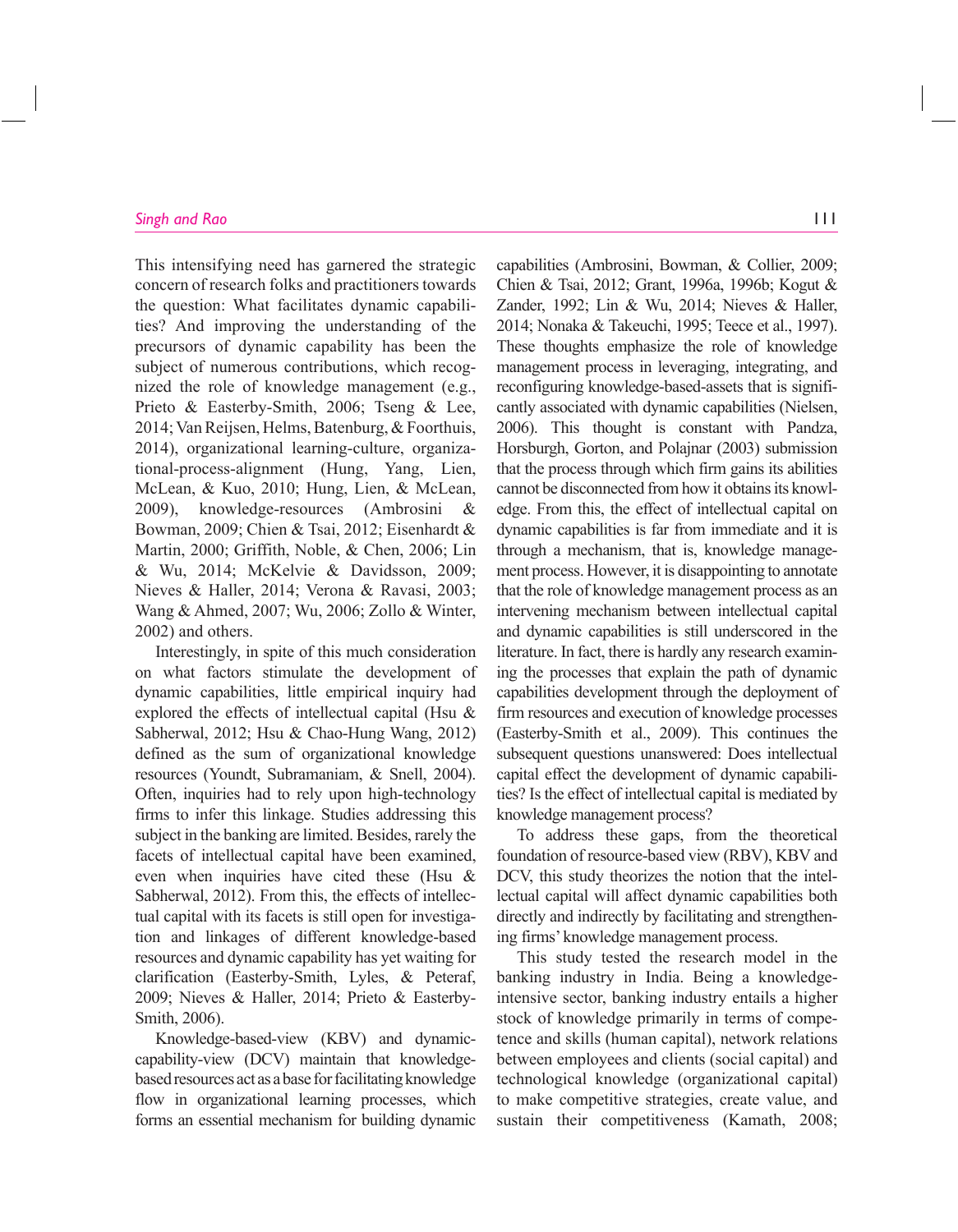Mondal & Ghosh, 2012). These resources epitomize dynamic capabilities which create, integrate as well as reconfigure resources base to address changing business milieus (Teece et al., 1997) and can be developed through learning, repetitive practice, specific knowledge process and codified knowledge stored into formal procedures (Eisenhardt & Martin, 2000). Thus considering the significance of knowledge (intellectual capital), knowledge process (knowledge management process) for building dynamic capabilities, the examination of intellectual capital, and knowledge management with reference to evolution of dynamic capabilities is vital for banking industry. As India has become unified into the global economy and has been constantly evolving and diversifying, the economic and financial milieu in which the Indian banking firm is operating is also changing dynamically and in turn generates fierce global and domestic competition. They need directions how to integrate their assets and improve their ability to achieve sustainable operations (Kamath, 2007; Mondal & Ghosh, 2012). Here, dynamic capability emerged as a vital driver for corporate growth and for sustaining competitive advantage. It is indispensable for the banks to focus and invest in dynamic capabilities for addressing environmental fluctuations and in turn sustaining their competitiveness. Additionally prior studies were conducted specifically in developed economies, and, therefore, limit the applicability of findings in emerging economies like India. From this Indian context offers a robust setting for examining aforesaid research questions and such models.

The present study surveyed 679 managers of banking firms in India and employed structuralequation-modeling (SEM) to investigate the research hypothesis.

The remaining part of the study has the following arrangement. Theoretical background and hypothesis development are covered in this introductory section. Methodology and results are demonstrated next. Discussion along with implications deliberated

subsequently. Finally, limitations, research directions and conclusions have been pondered.

# **Theoretical Perspectives**

# *Research Framework and Hypothesis Development*

To realize the theorization of the study, research framework was developed that explains the linkages among the constructs to be studied. The research framework is illustrated in Figure 1. In fact, the framework elucidates that intellectual capital affects dynamic capabilities directly and via the mediation of via knowledge management process. In doing so, the study draws on the theoretical foundation of RBV, KBV and DCV. RBV and KBV paradigm offers the base for expecting intellectual capital to foster the knowledge management process; RBV and DCV recognize associations of resources and capabilities, whereas DCV and KBV identify knowledge-resources as the foundation for knowledge processes resulted in capability development.

## *Intellectual Capital and Dynamic Capabilities*

Researchers have defined dynamic capability as "organizational and strategic routines by which firms achieve new resource configuration" (Eisenhardt & Martin, 2000), "create, extend or modify its resource base" (Hefat et al., 2007), and "routines in the manner envisioned and deemed appropriate" (Zahra et al., 2006) in order to elevate "firm's potential to systematically solve problems" (Barreto, 2010), and "seize opportunities quickly and proficiently" (Teece, 2000), to achieve firm's effectiveness (Zollo & Winter, 2002) and competitiveness (Teece, 2007). All of these definitions suggest the nature of dynamic capability and highlight the process through which ultimate goal of firm, that is, sustained competitiveness can be achieved. In the present study, dynamic capability is the resource integration and reconfiguration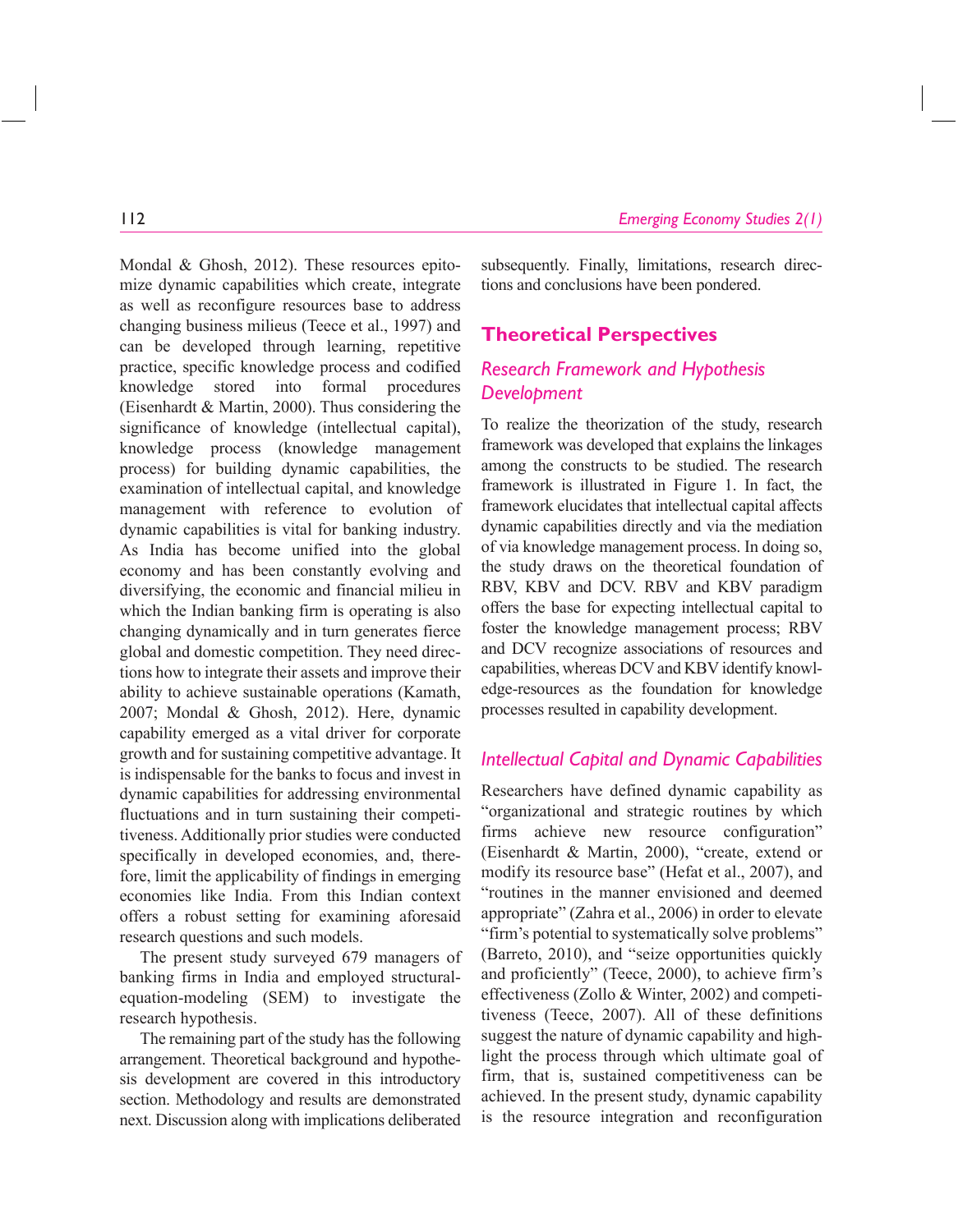

**Figure 1. Conceptual Model and Hypotheses**

ability of the firm to respond rapidly fluctuating business conditions (Teece et al., 1997) comprise integration and reconfiguration capability. Integration capability refers the capacity of the firm, to determine the existing resource value, integrate them, and thereby develop new resource base and capabilities. Reconfiguration capability refers the recombination and transformation of existing resources and assets to empower firm's to acclimatize fluctuating market conditions.

With increasing competition, dynamic capability has become an indispensable element in the success of the firm and one of the strategic driving forces for elevating their performance and sustaining competitiveness. Teece et al. (1997) cited knowledge as an impacting factor for nature and evolution of dynamic capabilities.

Along these lines, numerous studies have considered knowledge explanations towards this phenomenon (Lin & Wu, 2014; McKelvie & Davidsson, 2009; Nieves & Haller, 2014; Reijsen et al., 2014; Verona & Ravasi, 2003). However, provide a partial explanation (Nieves & Haller, 2014; Prieto & Easterby-Smith, 2006). Literature demands further research to clarify the linkage between different types of knowledge resources and dynamic capabilities (McKelvie & Davidson, 2009; Nieves & Haller, 2014; Prieto & Easerby-Smith, 2006).

Considering these shortcomings, this study expects that firms will be more likely to develop dynamic capabilities when they possess intellectual capital, defined as sum of organizational knowledge resources which lies inside as well as outside the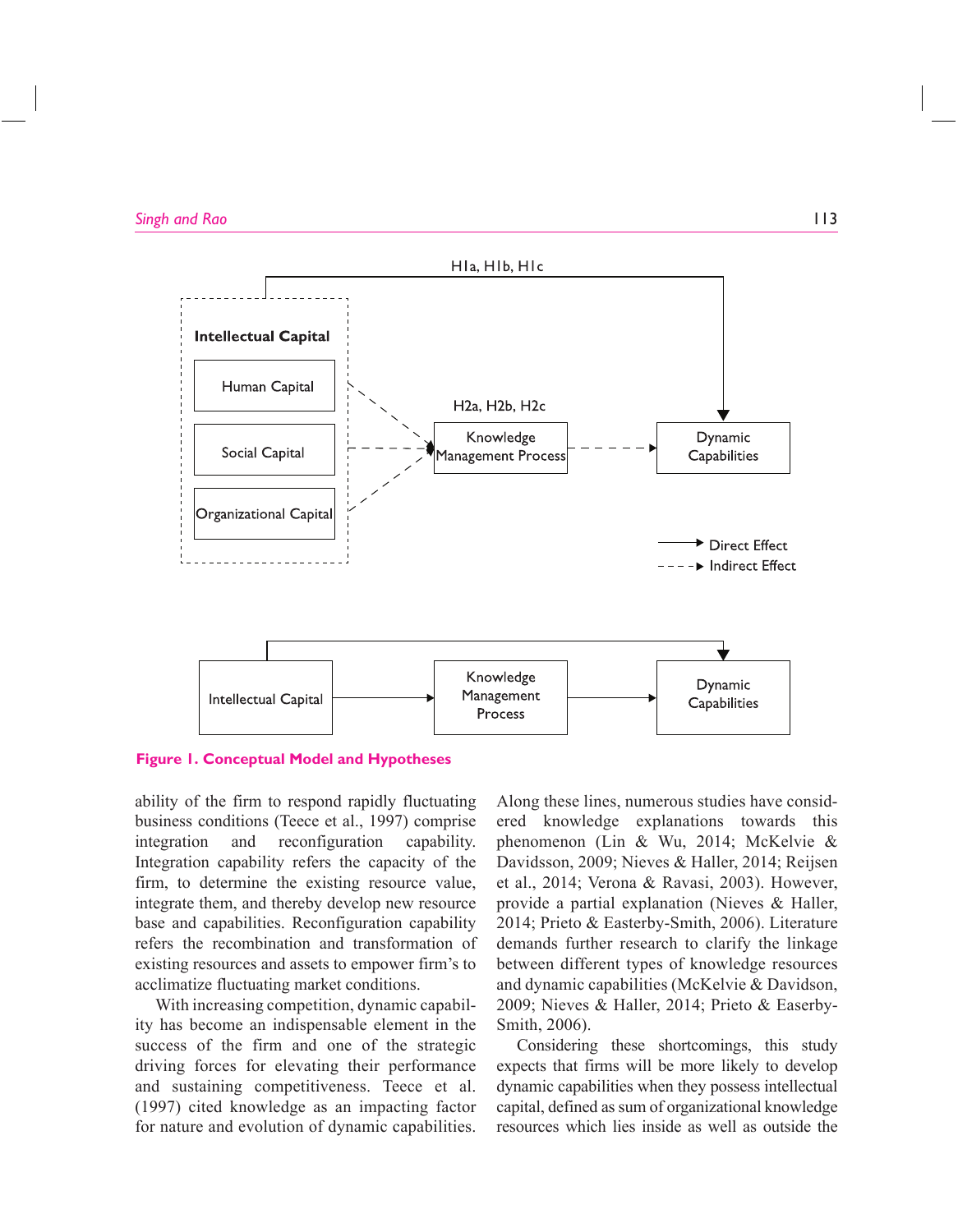facets of the organization (Subramaniam & Youndt, 2005; Youndt et al., 2004). Intellectual capital in this study, is defined as a multifaceted concept, comprises three dimensions. First, human capital that represent knowledge, competencies, skills, and capabilities existed in and used by employees of the firm. Second, social capital that represents the knowledge vested in interactions of individuals and networks of relationships. Third, organizational capital that is institutionalized knowledge and experience which are codified and stored in systems, databases, manuals, structures, processes, routines, patents and alike (Subramaniam & Youndt, 2005; Youndt et al., 2004).

## *Human Capital and Dynamic Capabilities*

Human-capital theory recommends that personals having higher levels of knowledge, skills, and experiences are capable of identifying potential opportunities and threats (McKelvie & Davidsson, 2009), predicting their outcomes, and adapting new circumstances (Teece, 2007) by acquiring, applying, and transferring required valuable knowledge (Hitt, Bierman, Shimizu, & Kochhar, 2001) and effectively integrating, reconfiguring and reallocating resources and capabilities (Ambrosini et al., 2009; Teece, 2007). Human capital hence, emboldens the renewal of the resource base and ensures the realization of dynamic capabilities.

Macher and Mowery (2009) mentioned that dynamic capabilities reside in knowledge articulation and codification that is affected by management decisions. Ambrosini et al. (2009) mentioned top management's perception and vision for changes as a determining factor for reconfiguration of resources. Augier and Teece (2009) and Hsu and Chao-Hung Wang (2012) argued that combination, integration and reconfiguration of resources are contingent on human capital. Recently, Nieves and Haller (2014) also maintain that employees' knowledge and skills encourage the renewal of firm's resource base and augment dynamic capabilities. All of these opinions suggest that firms with human capital stock will be capable enough to identify the need for change and develop their dynamic capabilities. Thus, human capital acts as a vital element for building dynamic capabilities. Therefore, the present study hypothesizes:

## *H1a. Human Capital has an Effect on Dynamic Capabilities (Integration and Reconfiguration).*

## *Social Capital and Dynamic Capabilities*

Social exchange theory suggests that firm's possession of social capital supports organizational learning processes and elevates information and resource advantage among network cohorts (Kemper, Schilke, & Brettel, 2013; Nahapiet & Ghoshal, 1998). These processes facilitate integration and reconfiguration of firm's resources and make them enable to develop set of capabilities for faster response to environmental challenges (Blyler & Coff, 2003; Eisenhardt & Martin, 2000; Ethiraj, Kale, Krishnan, & Singh, 2005; Grant, 1996a; Jiang Tao, & Santoro, 2010; Zollo & Winter, 2002). It submits that social capital is crucial for developing dynamic capabilities.

Bruni and Verona (2009) promoted social network building, a contingent factor behind the occurrence of dynamic capabilities. Kemper et al. (2013) posit that top management's social capital facilitates key information and supports effective access to the resources indispensable for building organizational capabilities. Van Reijsen et al. (2014) declare that social capital is a mechanism to realize the potential influence of knowledge on dynamic capabilities. These thoughts advocate, as long as, firms possess a social capital; they can elevate their know-how to integrate and reconfigure resources. Thus, social capital and dynamic capabilities share a relationship. Therefore, the present study hypothesizes:

*H1b. Social Capital has an Effect on Dynamic Capabilities (Integration and Reconfiguration).*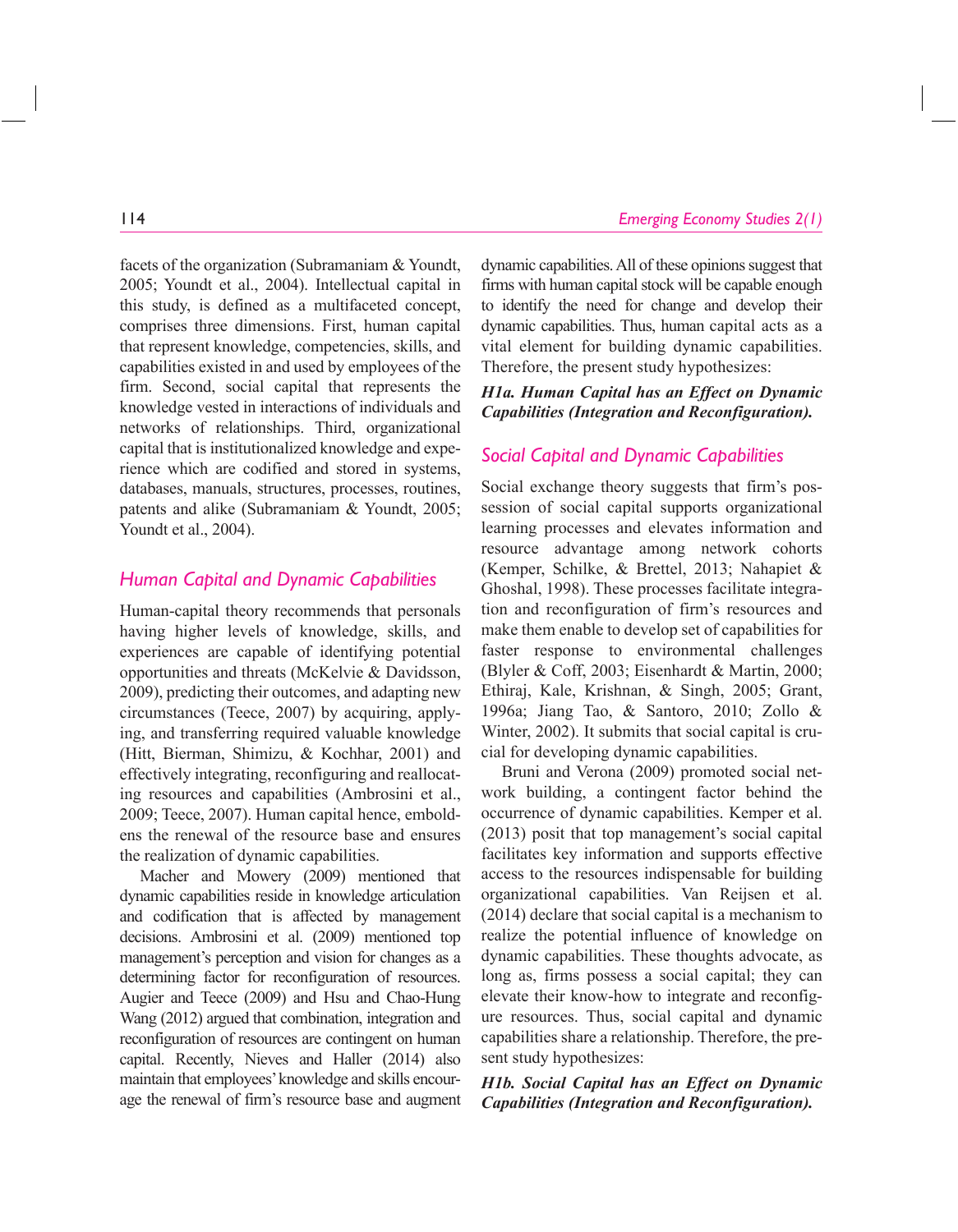# *Organizational Capital and Dynamic Capabilities*

Researchers maintain that organizational capital supports information exchange among network partners (Youndt et al., 2004) and accelerate the acquisition, internalization and articulation of new resource base (Zollo & Winter, 2002) thereby funds knowledge enhancement and utilization (Hsu & Chao-Hung Wang, 2012). It suggests that organizational capital supports the acquisition of capabilities required for sustainable competitiveness. Literature highlights the value of information technology for knowledge codification, in which dynamic capabilities are deeply rooted (Easterby-Smith et al., 2009; Macher & Mowery, 2009; Sher & Lee, 2004).

Subramanium and Youndt (2005) stated that institutionalized knowledge empowers firm to reinforce its prevailing knowledge and facilitates innovative capabilities. Hsu & Chao-Hung Wang (2012) argued that organizational capital facilitates knowledge accumulation and utilization and further effect the creation of dynamic capabilities. Collating this discussion organizations possessing organizational capital will be in a position to build dynamic capabilities. Therefore, the present study hypothesizes:

## *H1c. Organizational Capital has an Effect on Dynamic Capabilities (Integration and Reconfiguration).*

# *Mediating Role of Knowledge Management Process*

KBV and DCV theories underlie that firm's knowledge resource forms a basis for building capabilities through fostering knowledge management processes: that support new knowledge flows and constitute a basic mechanism for developing capabilities (Ambrosini et al., 2009; Grant 1996a and 1996b; Teece et al., 1997). Researchers advocated knowledge management as effective

predictor of dynamic capabilities (Cepeda & Vera, 2005; Gold, Malhotra, & Segars, 2001; Van Reijsen et al., 2014; Sher & Lee, 2004; Tseng & Lee, 2014) and cited that firm's knowledge management process encapsulates learning mechanisms, supports the acquisition, exploration and exploitation of knowledge-based assets and provides input into activities, essential for dynamic capabilities (Prieto & Easterby-Smith, 2006). Likewise, numerous studies validated that intellectual capital influences knowledge management processes (Cohen & Levinthal, 1990; Hsu & Sabherwal, 2011 and 2012; Seleim & Khalil, 2011).These thoughts accentuate the role of knowledge management process in leveraging and reconfiguring knowledge assets (Nielsen, 2006). Hence, the knowledge management process, not only acts as an outcome of intellectual capital and a precursor for dynamic capabilities, but also can act as an intermediate between intellectual capital and dynamic capabilities of the firm. Despite this intensive notion, the role of knowledge management process as an intervening mechanism between is still underscored in the management literature. This study theorizes that apart from the simple, direct influence of intellectual capital on dynamic capabilities discussed above, dynamic capabilities may be developed through knowledge management process, induced by intellectual capital. This thought is constant with Pandza et al's (2003) submission that the process through which firm gains its abilities cannot be disconnected from how it obtains its knowledge.

This study conceptualizes knowledge management process construct as, the process of acquisition, application and transfer of knowledge-based-assets to achieve the firm's goal (Gold et al., 2001). Knowledge acquisition refers to the process of acquiring new knowledge by an organization from data, information, or knowledge available within organization. Knowledge application refers to the process focused on the actual usage of knowledge to perform certain tasks. Knowledge transfer refers to the process focused on the exchange of knowledge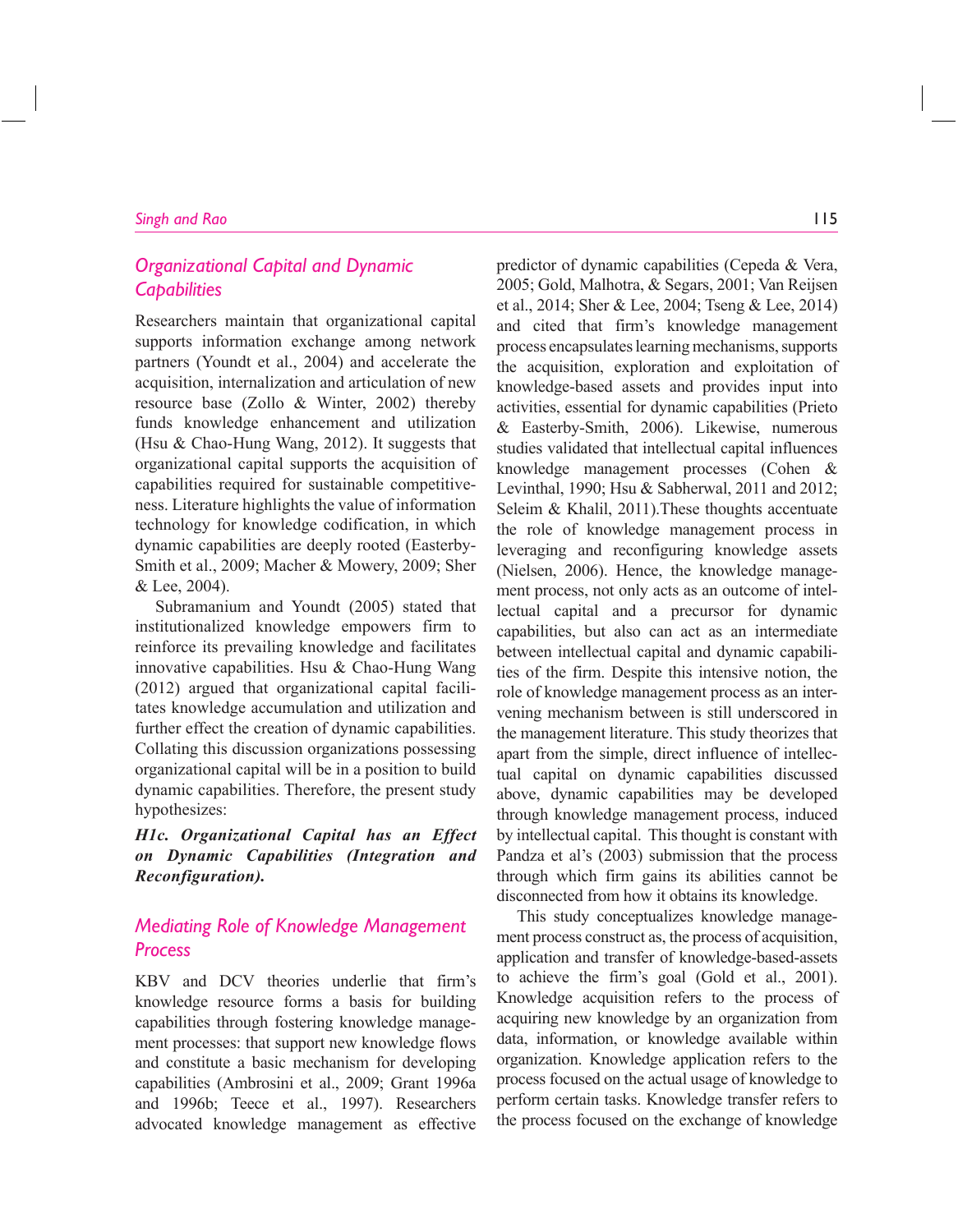from individuals to groups or from one individual to another or else from one group to another.

# *Human Capital, Knowledge Management Process, Dynamic Capabilities*

Literature maintains that knowledgeable and experienced employees support learning and empower firms to acquire, develop, transfer, and manage knowledge-related assets thereby elevate knowledge management process (Cohen & Levinthal, 1990; Grant, 1996a; Hsu & Sabherwal, 2011; Seleim & Khalil, 2011; Wiig, 1997) considered essential for resource base integration and reconfiguration (Grant, 1996a and 1996b; Prieto & Easterby–Smith, 2006; Tseng & Lee, 2014; Teece et al., 1997). This suggests that human capital could exert its influence on dynamic capabilities through cultivating knowledge management processes, apart from its direct impact.

These arguments are constant with the implicit influence of knowledge resources on knowledge management process and their influence on dynamic capabilities as per RBV, KBV, and DCV. It is summarized that knowledge management process constitutes the mechanism through which human capital provides input for creating, applying, and transferring newly acquired knowledge (Argote, Mcevily, & Reagans, 2003) and supports the renewal of the resource base that have bearing on dynamic capabilities. Therefore, this study hypothesizes:

# *H2a. Knowledge Management Process Mediates the Positive Linkage between Human Capital and Dynamic Capabilities.*

# *Social Capital, Knowledge Management Process, Dynamic Capabilities*

Researchers posit that social capital builds social relationship and supports learning that encourages individuals, enhances their capabilities, and open prospects to create, acquire, apply, and transfer knowledge resources (Argote et al., 2003; Hsu &

Sabherwal, 2011 and 2012; Prieto & Easterby-Smith, 2006; Seleim & Khalil, 2011). These knowledge management processes enhance integration and reconfigure process of resources, internal and external both, and in turn develop dynamic capabilities as per KBV and DCV (Cepeda & Vera, 2007; Prieto & Easterby-Smith, 2006; Tseng & Lee, 2014). Thus, social capital shares positive association with knowledge management process that is positively associated with the cultivation of dynamic capabilities.

For instance, social capital associated with social ties (Tsai & Ghoshal, 1998) provides necessary input into knowledge flows and drives knowledge management processes (Manning, 2010) to support the utilization of extant knowledge and processes: that have significant bearing on dynamic capabilities (Eisenhardt & Martin, 2000). In consistent, social capital exert its impacts on dynamic capabilities through the knowledge management process channel. Therefore, this study hypothesizes:

*H2b. Knowledge Management Process Mediates the Positive Linkage between Social Capital and Dynamic Capabilities.*

# *Organizational Capital, Knowledge Management Process, Dynamic Capabilities*

In the form of systems, structure, and process, organizational capital facilitates knowledge leveraging and fosters effective acquisition, application and transfer of knowledge (Hsu & Sabherwal, 2012; Manning, 2010; Seleim & Khalil, 2011: Wu & Tsai, 2005) that further supports integration and reconfiguration of dynamic capabilities (Cepeda & Vera, 2007; Prieto & Easterby-Smith, 2006). This suggests an indirect effect view of organizational capital on dynamic capabilities via knowledge management process.

In this vein, knowledge management process has been theorized as 'managed learning', which explores and exploits organizational knowledge and provides explanations to knowledge-concomitant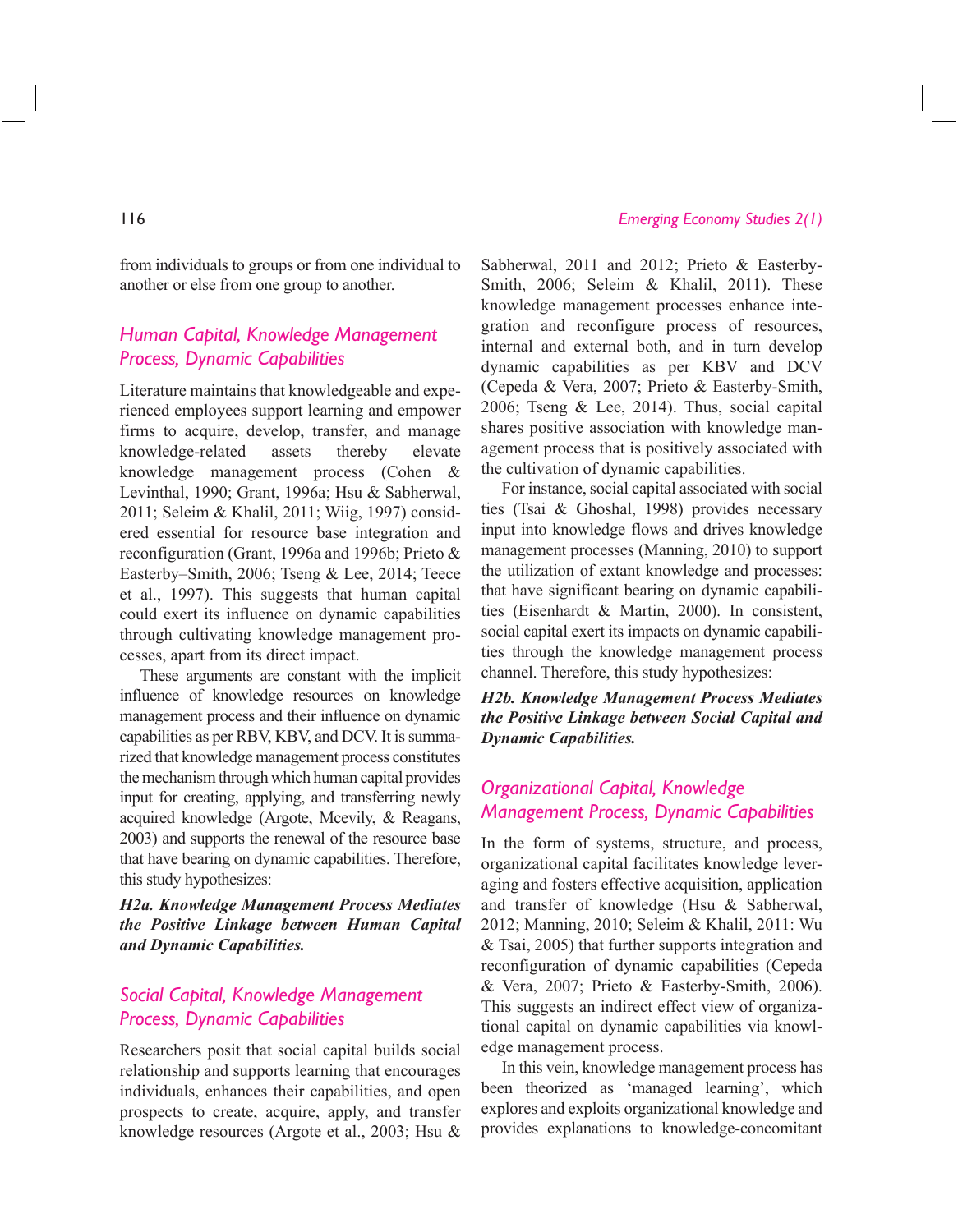processes: creation, acquisition, and application (Zollo & Winter, 2002) thereby support development of dynamic capabilities of the firm (Prieto & Easterby-Smith, 2006). These thoughts suggest that organizational capital supports the flow of knowledge in exploration and exploitation processes through a communication medium in the form of organizational structure, system, and processes thereby promote dynamic capabilities. Collecting all these rationalities, this study hypothesizes:

*H2c. Knowledge Management Process Mediates the Positive linkage between Organizational Capital and Dynamic Capabilities.*

## **Research Approach**

A wide variety of relevant literature has been reviewed to make the basis for identifying the measurement scales for this research. Slight amendments were made to align the scale. Further, draft questionnaire was administered to six strategic management academics for ensuring the content validity of the measures, subsequently, required changes were made. Soon after the pretesting, the effectiveness of the questionnaire in the investigated context was verified by the pilot study that targeted simple random samples of 42 managers. Throughout the questionnaire Sevenpoint Likert scalewas used that ranges from "strongly-disagree" (1) to "strongly-agree" (7).

## *Measurement Scale*

*Intellectual Capital*: Intellectual capital was operationalized as a three dimensional constructs construct: human, social and organizational capital adopting Subramaniam and Youndt (2005) and Youndt et al's. (2004) a 14 items. With the intention to determine the distinctive aspect of conceptual realm and quantify the association of each dimension with employed construct individually, human, social and organizational

capitals were quantified separately by five, five and four items successively.

*Knowledge Management Process:* Knowledge management process was operationalized by two dimensions; knowledge acquisition, application and transfer by employing 12 items of Gold et al.'s (2001).

*Dynamic Capability:* Dynamic capability was operationalized by two dimensions; integration and reconfiguration capabilities by employing four-four items, respectively. These items were validated by Lin and Lu (2013) and originally developed by Eisenhardt and Martin's (2000) and Teece et al. (1997). Drawing on Law, Wong, and Mobley (1998) aggregate model on the taxonomy of multidimensional constructs dynamic capability was measured as the sum of integration and reconfiguration dimensions of dynamic capabilities. All items are shown in Appendix A.

## *Sample and Data Collection Procedure*

To test and verify the framework, this study selected 49 Indian banking firms as a sample of the study. Grounded on the constructs firm level emphasis top-level managers and departmental heads of the banking firm were contacted as a respondent with sample-random-sampling plan. A total of 1498 questionnaires (873-Field survey and 625-Mail survey), between the time periods of January–September 2014, were communicated to the respondents along with a cover letter. Follow-up mails and calls were employed to increase the response rate. Of the 1498 distributed questionnaires, 679 questionnaires were reverted valid and usable indicating a good response rate of 45.32 percent. Profile of the respondents is shown in Table 1. Of 679, 60.5 percent were male informants and 39.5 percent were female. From the job profile view point, Top management covers 31.9 percent of the sample and departmental heads captures 68.1 percent.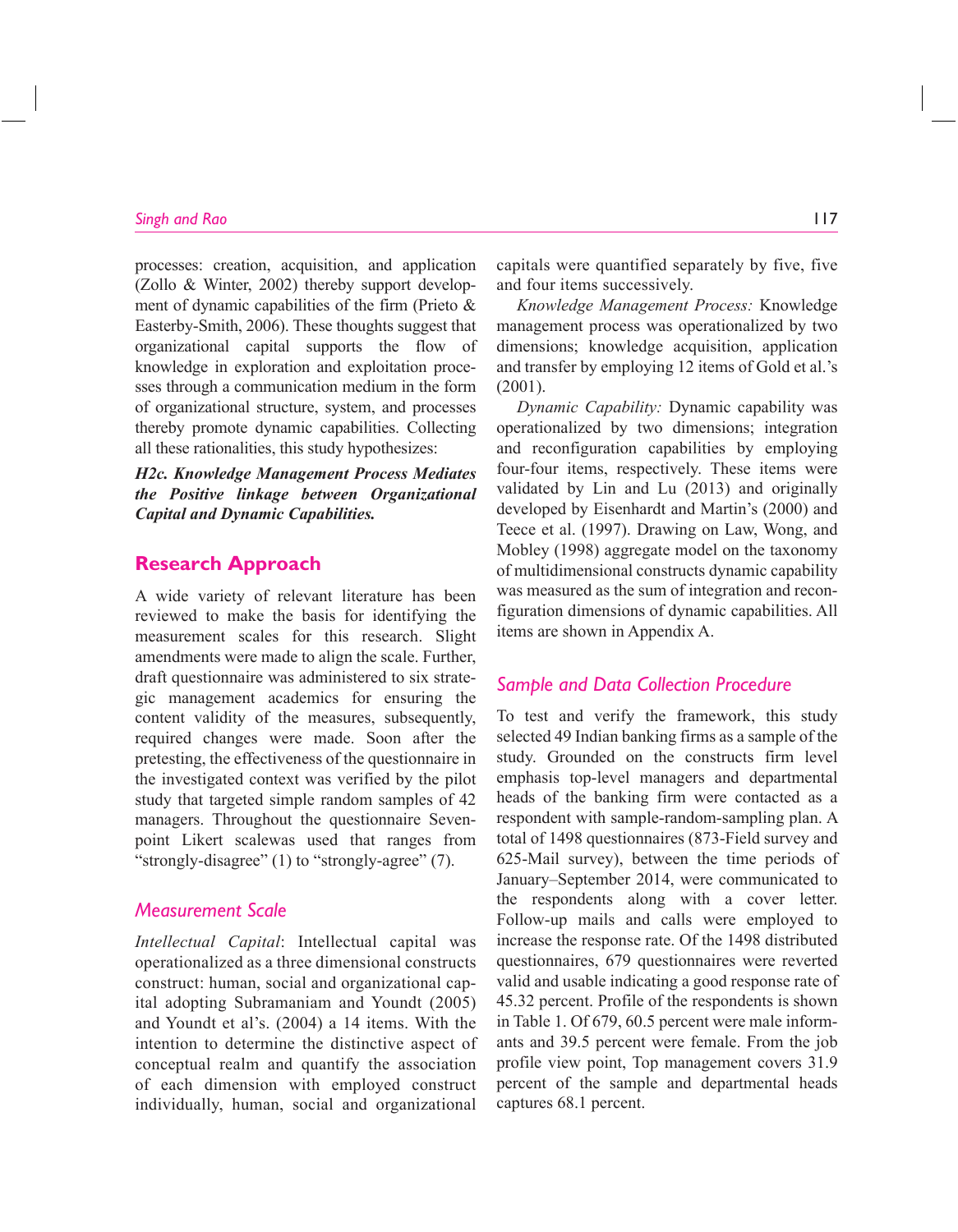#### **Table 1.** Respondents Profile

| <b>Variable</b>             | <b>Values</b>                    | Frequency (%) |
|-----------------------------|----------------------------------|---------------|
|                             | Male                             | 61.3          |
| Gender                      | Female                           | 38.7          |
|                             | $25 - 34$                        | 20.4          |
|                             | $35 - 44$                        | 39.5          |
| Age                         | $45 - 54$                        | 26.3          |
|                             | 55 & above                       | 13.8          |
|                             | Graduate                         | 54.2          |
| <b>Education</b>            | Post-<br>Graduate                | 42.8          |
|                             | Doctorate                        | 3.3           |
|                             | Others                           | 1.7           |
|                             | $5 - 12$                         | 24.1          |
|                             | $13 - 20$                        | 36.2          |
| <b>Experience</b>           | $21 - 28$                        | 15.8          |
|                             | 29 & above                       | 23.9          |
|                             | Job profile                      |               |
|                             |                                  | 31.9          |
| <b>Top</b><br>Management    | <b>AGM</b>                       | 21.2          |
|                             | <b>DGM</b>                       | 10.7          |
|                             |                                  | 68.1          |
|                             | Planning and<br>Development      | 16.5          |
| <b>Departmental</b><br>Head | Human<br>Resource<br>Development | 31.9          |
|                             | Marketing                        | 19.7          |

**Source:** Author's estimation.

## *Data Appropriateness Test*

Following Kline (1998), data normality was confirmed and the insignificance of outliers' issue was validated. No statistical differences between mail and field survey results was validated by the MANOVA test (Wilks' lambda =  $0.77$ ,  $p = 0.70$ ). A common method bias does not confound the interpretations of the results was also revealed in Harman one-factor test that may arise due to cross-sectional research design for data collection. To reduce the probability of common method bias was also attempted previously while identifying informants. An additional check was maintained by fetching information from different managers under top-level managers' cadre as mentioned earlier.

No statistical differences (Wilks' lambda =  $0.72$ ,  $p = 0.42$ ) between early response (first three-month response) and late responses (last two-month response) was also ensured following Armstrong and Overton (1977). Hence, nonresponse biasness is not an issue in the study. Finally, the negligence of a position-bias was maintained as respondent's deals with two cadre top-management level and second, departmental heads. All the measures were compared across these two groups and three items at *p* ≤ 0.05 were found significantly different. To decide the inclusion of these three items in further analysis the chi-square test was employed. But these two items does not surpass the number significantly estimated (2.5) to be dissimilar based on chance.

## **Data Analysis and Results**

Descriptive statistics, reliability, and scale validity were estimated (Table 2 and Table 3), employing confirmatory factor analysis (CFA). Factor loadings were higher than 0.709. Composite reliabilities were above than 0.935, Average variance extracted (AVE) was higher than 0.548 and Cronbach's alpha (C-a) was higher than 0.935 for all dimensions (Anderson & Gerbing, 1988; Fornell & Larcker, 1981; Hair, Anderson, Tatham, & Black, 1998). Correlations among the constructs were below than 0.7 (Bagozzi & Baumgartner, 1994). AVE of the constructs was greater than the squared correlation of any respective inter-construct correlations (Fornell & Larcker, 1981) and maximum-shared variance and averageshared variance (Hair et al., 1998).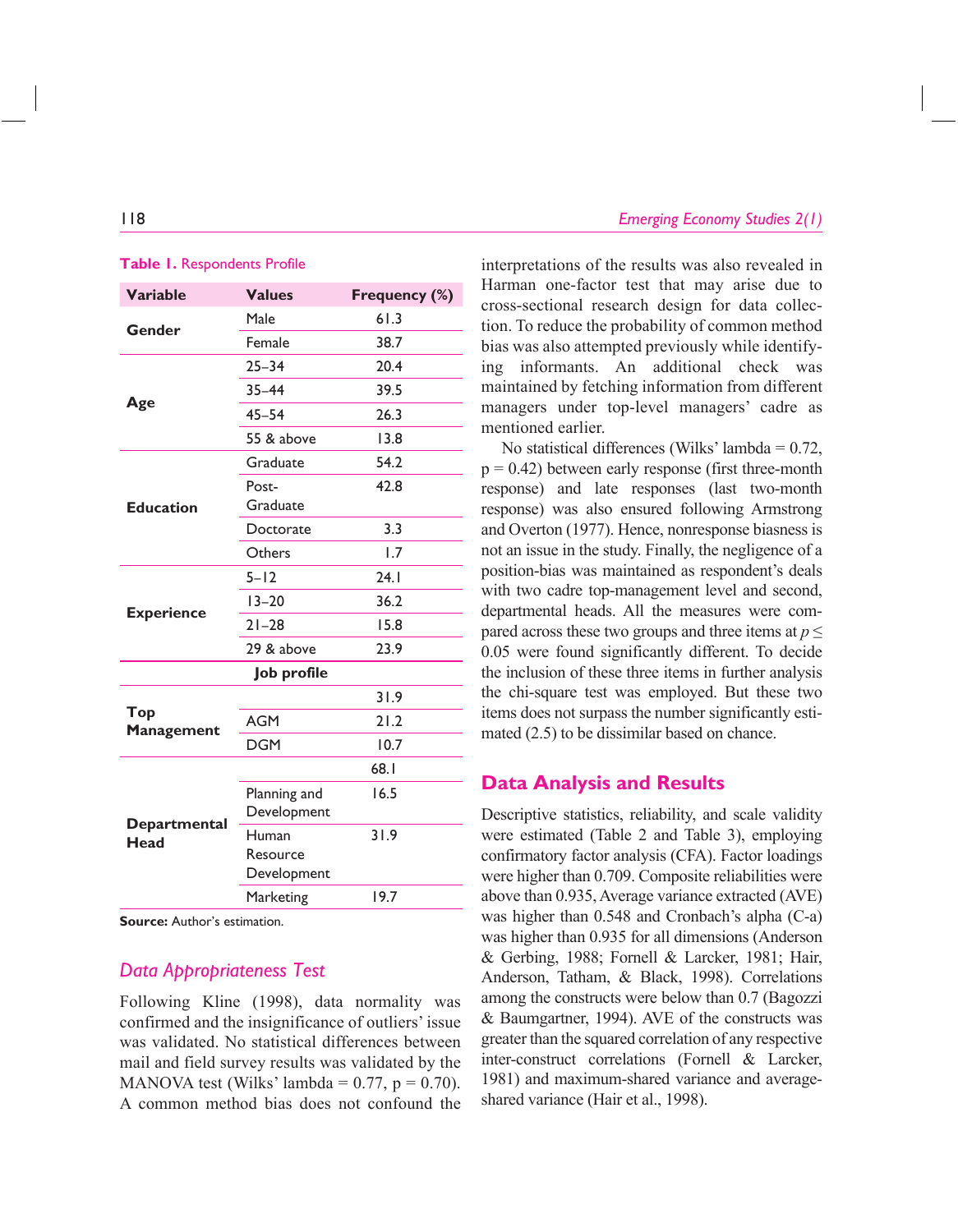| M    | <b>SD</b> | <b>HC</b> | <b>SC</b> | <b>OC</b> | <b>KMP</b> | <b>DC</b> |
|------|-----------|-----------|-----------|-----------|------------|-----------|
| 3.57 | 1.19      | 1.00      |           |           |            |           |
| 3.57 | 1.02      | $0.47**$  | 1.00      |           |            |           |
| 3.87 | 0.86      | $0.55***$ | $0.61**$  | 1.00      |            |           |
| 3.70 | 0.99      | $0.40**$  | $0.47**$  | $0.60**$  | 1.00       |           |
| 3.73 | 1.04      | 0.04      | $0.15*$   | $0.201*$  | 0.14       | 1.00      |
|      |           |           |           |           |            |           |

### **Table 2. Descriptive Statistics and Correlation Values**

**Source:** Author's estimation.

**Notes:** M is Mean, SD is Standard Deviation, HC is Human capital, OC is Organizational Capital, SC is Social Capital, KMP is Knowledge-management Process, DC is Dynamic Capability.

\*\* Correlation is significant at the 0.01 level (2-tailed), \* Correlation is significant at the 0.05 level (2-tailed).

| <b>Constructs</b> | <b>SFL</b>    |      |           |      | $C-\alpha$ CR AVE MSV ASV |      | <b>HC</b> | SC.  | OC.  | <b>KMP</b> | DC.  |
|-------------------|---------------|------|-----------|------|---------------------------|------|-----------|------|------|------------|------|
| HC                | $0.77 - 0.90$ | 0.96 | 0.96      | 0.81 | 0.30                      | 0.17 | 0.90      |      |      |            |      |
| <b>SC</b>         | $0.77 - 0.80$ | 0.94 | 0.94      | 0.74 | 0.37                      | 0.21 | 0.47      | 0.86 |      |            |      |
| OC.               | $0.81 - 0.87$ | 0.94 | 0.95 0.79 |      | 0.37                      | 0.27 | 0.55      | 0.61 | 0.89 |            |      |
| <b>KMP</b>        | $0.71 - 0.90$ | 0.96 | 0.96      | 0.55 | 0.36                      | 0.19 | 0.40      | 0.47 | 0.60 | 0.75       |      |
| DC.               | $0.72 - 0.86$ | 0.95 | 0.94      | 0.56 | 0.04                      | 0.02 | 0.04      | 0.15 | 0.20 | 0.40       | 0.75 |

#### **Table 3. Testing Results of CFA (Reliability and Discriminant Validity)**

**Source:** Author's estimation.

**Notes:** SFL is standardized factor loading, C-α is Cronbach alpha, CR is composite reliability, AVE is Average Variance Extracted, MSV is Maximum shared variance, ASV is Average shared variance, HC is Human capital, OC is Organizational Capital, SC is Social Capital, KMP is Knowledge-management Process, DC is Dynamic Capability.

These results confirm convergent validity, internal reliability, and discriminant validity of the measures and ensure and the meaningful statistical results from the proposed model.

Measurement model fitness results also satisfied an acceptable fit with data following Bagozzi and Yi (1988) and Hu and Bentler (1995). (Chi-square/degree of freedom $(X^2/df) = 2.184$ , Goodness-of-Fit-Index  $(GFI) = 0.868$ , Adjusted-Goodness-of-Fit-Index (AGFI) = 0.835, Normed-Fit-Index (NFI) =  $0.853$ , Confirmatory-Fit Index  $(CFI) = 0.914$ , Tucker-Lewis-Index  $(TLI) = 0.906$ , Parsimony-Goodness-of-Index (PGFI) = 0.674,

Parsimony-Normed-Fit-Index (PNFI) = 0.783, Root-Mean-Square-Error-of-Estimation (RMSEA) = 0.064, Root-Mean-Square-Residual  $(RMR) = 0.080$ .

The hypothesized models were further corroborated by SEM with a maximum likelihood estimation option. Structural model estimation results indicated good model fit  $(X^2/df = 3.346, GFI =$  $0.839, AGFI = 0.792, NFI = 0.853, CFI = 0.918, TFI$  $= 0.905$ , PGFI = 0.651, PNFI = 0.762, RMSEA =  $0.091$ , RMR =  $0.057$ ) and allow for further testing of the hypothesized relationship (Bagozzi & Yi, 1988; Hu & Bentler, 1995). Overall, results supported our research framework.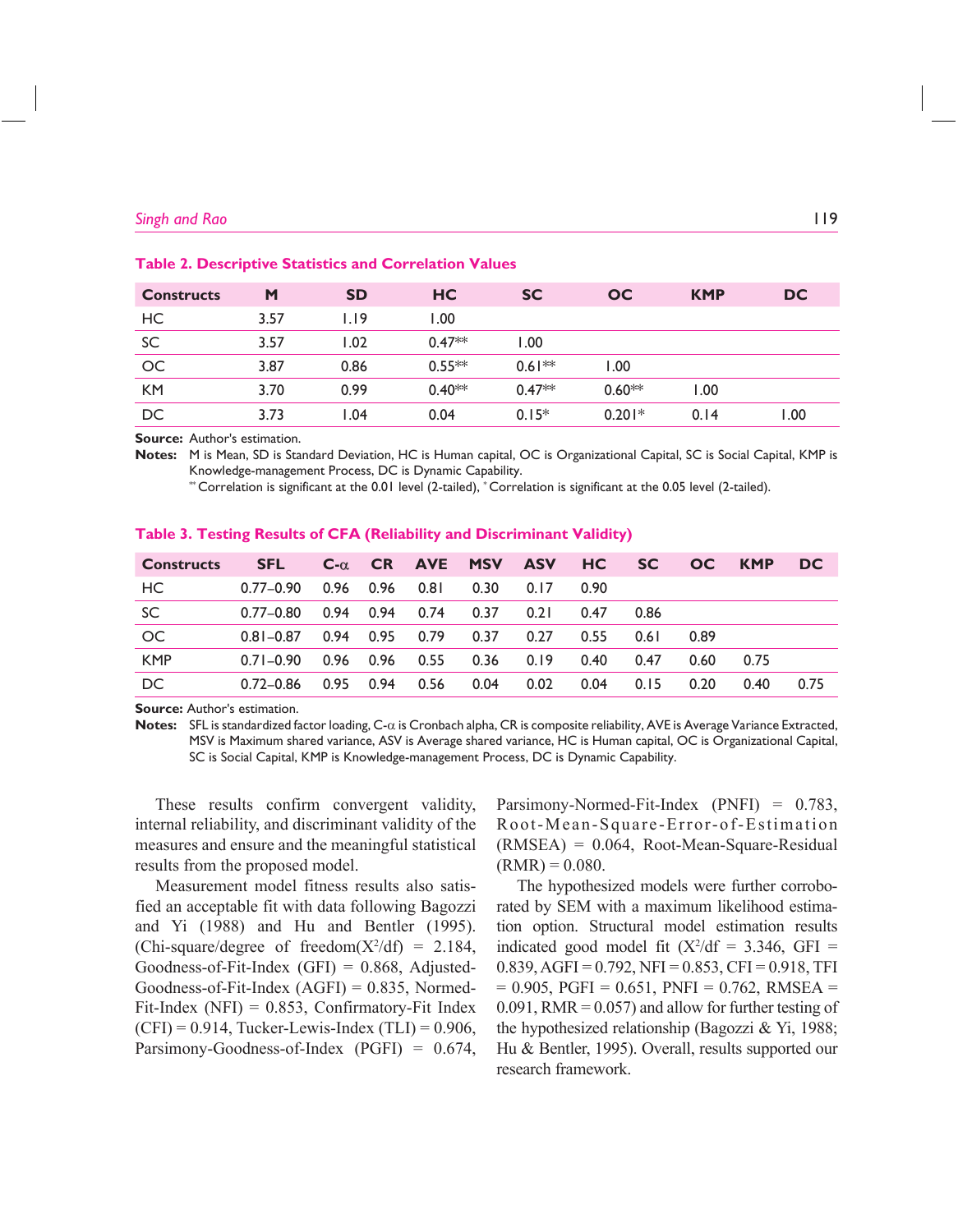# *Direct Effect: Relationship between Intellectual Capital and Dynamic Capability*

The first group of hypotheses was tested by estimating three direct models: Model-1, Model-2, and Model-3. Analytical results demonstrated that the influence of human capital (β = 0.331, ρ = 0.001) and social capital ( $\beta$  = 0.234,  $\rho$  = 0.001) on dynamic capabilities were highly significant, whereas influences of organizational capital ( $\beta$  = 0.213,  $\rho$  = 0.005) on dynamic capabilities close to the significance level (Table 4). Therefore H1a, H1b, and H1c were accepted. The goodness-of-fit indicators of all three models satisfied the suggested threshold and indicated good model fitness. Model-1 reveals the best fit among the three direct models (Bagozzi  $&$  Yi, 1988; Hu & Bentler, 1995) and indicated strongest influence of human capital on dynamic capabilities (Table 4).

# *Mediation Effect of Knowledge Management Process*

The second group of hypothesis (H2a, H2b, and H2c) pertaining to mediating role of knowledge management process was tested through Model-4, Model-5, and Model-6 which were resulted by adding knowledge management process in Model-1, Model-2, and Model-3 successively.

Further, Baron and Kenny's (1986) mediation approach was applied and mediation amongst the variables was evaluated through four conditions (Table 5). The significant association between independent-dependent variables first, independentmediating variables second, mediating-dependent variables third. Effect on the previous independent and dependent variable association after entering mediator into the model, fourth, for full mediation association should become insignificant and reduce

|                    |                           | <b>Direct Model</b>       |                           | <b>Mediation model</b>        |                               |                               |  |  |
|--------------------|---------------------------|---------------------------|---------------------------|-------------------------------|-------------------------------|-------------------------------|--|--|
| <b>Fit Indices</b> | <b>HC-DC</b><br>(Model I) | <b>SC-DC</b><br>(Model 2) | <b>OC-DC</b><br>(Model 3) | <b>HC-KMP-DC</b><br>(Model 4) | <b>SC-KMP-DC</b><br>(Model 5) | <b>OC-KMP-DC</b><br>(Model 6) |  |  |
| $X^2/df$           | 2.72                      | 1.83                      | 2.97                      | 1.90                          | 2.56                          | 2.28                          |  |  |
| GFI                | 1.00                      | 0.99                      | 0.99                      | 1.00                          | 0.98                          | 0.98                          |  |  |
| AGFI               | 0.96                      | 0.94                      | 0.95                      | 0.96                          | 0.93                          | 0.95                          |  |  |
| <b>CFI</b>         | 1.00                      | 0.99                      | 0.98                      | 1.00                          | 0.99                          | 0.99                          |  |  |
| <b>NFI</b>         | 0.99                      | 0.98                      | 0.97                      | 0.99                          | 0.98                          | 0.98                          |  |  |
| <b>TLI</b>         | 0.98                      | 0.90                      | 0.98                      | 0.98                          | 0.98                          | 0.98                          |  |  |
| <b>RMR</b>         | 0.02                      | 0.02                      | 0.03                      | 0.01                          | 0.02                          | 0.02                          |  |  |
| <b>RMSEA</b>       | 0.04                      | 0.05                      | 0.08                      | 0.05                          | 0.07                          | 0.06                          |  |  |
| $\rho$             | 0.001                     | 0.001                     | 0.005                     | ٠                             | ٠                             | ٠                             |  |  |
| $\beta$            | 0.33                      | 0.23                      | 0.21                      | ٠                             | ٠                             | ٠                             |  |  |

#### **Table 4. Testing Results (Direct and Mediation model)**

**Source:** Author's estimation.

**Notes:** X2 /df is chi-square/degree of freedom, GFI is Goodness of fit index, CFI is Confirmatory fit index, TLI is Tucker Lewis index, RMSEA is root mean square error of estimation, AGFI is Adjusted goodness of fit index, NFI is Normed fit index,  $ρ$  is significance value,  $β$  is Estimation value, HC is Human capital, OC is Organizational Capital, SC is Social Capital, KMP is Knowledge-management Process, DC is Dynamic Capability.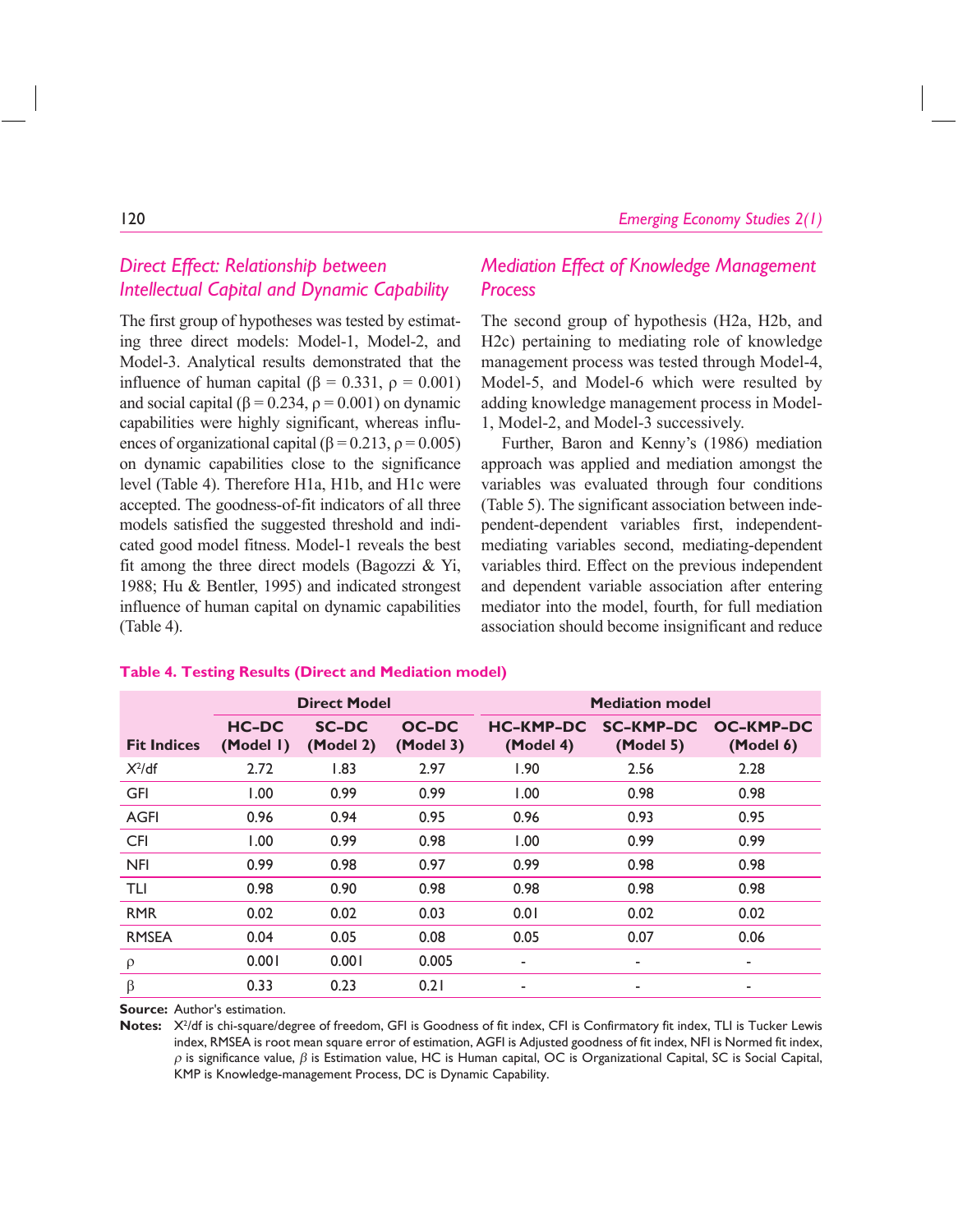| Model 4<br>(HC-KMP-DC) |          |      | Model 5<br>(SC-KMP-DC) |          |      | Model 6<br>(OC-KMP-DC) |          |         |
|------------------------|----------|------|------------------------|----------|------|------------------------|----------|---------|
| Path                   | $\Omega$ |      | Path                   | $\Omega$ | B    | Path                   | $\Omega$ | $\beta$ |
| KMP-DC                 | 0.001    | 0.21 | KMP-DC                 | 0.001    | 0.28 | KMP-DC                 | 0.001    | 0.22    |
| $HC-DC$                | 0.312    | 0.06 | SC-DC                  | 0.468    | 0.05 | $OC-DC$                | 0.005    | 0.15    |
| HC-KMP                 | 0.001    | 0.61 | SC-KMP                 | 0.001    | 0.57 | OC-KMP                 | 0.001    | 0.42    |

**Table 5. Mediation Analysis (Baron and Kenny's, 1986 Approach)**

**Source:** Author's estimation.

**Notes:** ρ is significance value, β is Estimation value, HC is Human capital, OC is Organizational Capital, SC is Social Capital, KMP is Knowledge-management Process, DC is Dynamic Capability.

significantly for partial mediation. Results indicate that first three recommended conditions are satisfied for the second group of hypothesis (H2a, H2b, and H2c) and allows for testing fourth condition.

In case of H2a, after adding the knowledge management process into human capital dynamic capabilities linkages, previous significant linkage become insignificant ( $\beta = 0$ . 056,  $\rho = 0$ . 312). Thus, H2a was accepted. In case of H2b, after entering knowledge management process into social capital dynamic capability linkage previous significant relationship ceases to be significant  $(β = 0.050, ρ = 0.468)$ . Hence, H2b was accepted.

Finally, in case of H2c, results indicate that previous significant linkage of organizational capital and dynamic capabilities reduce significantly, after entering knowledge management process into the linkage (β = 0.141, ρ = 0.005). Thus, H2c was accepted.

The goodness-of-fit indicators of all three models exceed the suggested threshold and indicated good model fitness (Table 4) (Hu & Bentler, 1995; Bagozzi & Yi, 1988). Model-4 reveals the best fit among the three mediation models (Bagozzi & Yi, 1988; Hu & Bentler, 1995; Table 4) and indicated human capital most crucial to be transformed into dynamic capabilities through the knowledge management process.

This study also utilizes statistical inferential tests for an indirect influence without making sampling distribution suppositions. Grounded on

95 percent bootstrap confidence intervals, the PROCESS model of SEM (Hayes & Preacher, 2013) was conducted to test the mediation, for comparative purposes (Table 6). The PROCESS output indicates, the indirect effect of human (β = 0.289,  $\rho = 0.005$ ) and social capital on dynamic capabilities ( $\beta = 0.276$ ,  $\rho = 0.005$ ) is statistically different from zero. Contrary to this, the direct and total effect of both relationships was not statistically different from zero. This result directs the full mediation role of knowledge management process in both relationships. Hence, H2a and H2b support was supported. In case of H2c, direct effect ( $\beta$  = 0. 122,  $\rho$  = 0. 001) and total effect ( $\beta$  = 0.325,  $\rho = 0.000$  of organizational capital on dynamic capabilities was significant and indirect effect was also significant ( $\beta = 0.203$ ,  $\rho = 0$ ). It predicts that the positive association between organizational capital and dynamic capabilities is partially mediated by knowledge management process. Thus, H2c was also accepted.

Thus, the results derived from the Baron–Kenny model (1986) and the PROCESS model (Hayes & Preacher, 2013) suggest that the influence of human and social capital on dynamic capabilities is channeled through knowledge management processes. Hence, the knowledge management process could thus be a vital mechanism for building dynamic capabilities. Organizational capital can direct its influence on dynamic capabilities directly as well as indirectly.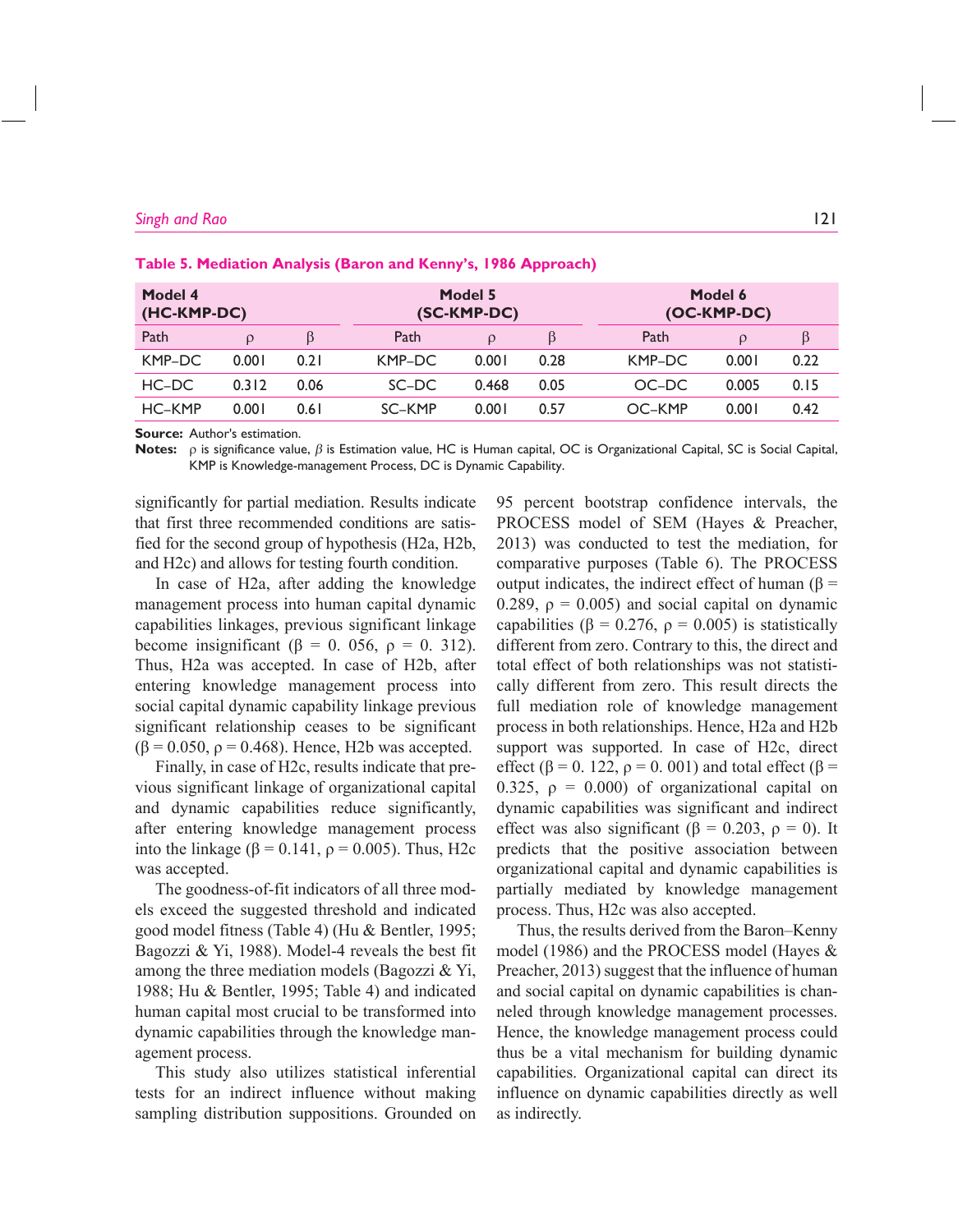## **Table 6. Mediation Analysis (PROCESS Approach)**

| Path  | Total<br><b>Effect</b> | <b>Direct</b><br><b>Effect</b> | Indirect<br><b>Effect</b> | <b>Remarks</b> |
|-------|------------------------|--------------------------------|---------------------------|----------------|
|       |                        |                                |                           | Full           |
| HC-DC | $0.37***$              | 0.08                           | $0.29**$                  | Mediation      |
|       |                        |                                |                           | Full           |
| SC-DC | $0.34***$              | 0.06                           | $0.28**$                  | Mediation      |
|       |                        |                                |                           | Partial        |
| OC-DC | $0.33***$              | $0.13*$                        | $0.21**$                  | Mediation      |
|       |                        |                                |                           |                |

**Source:** Author's estimation.

**Notes:** HC is Human capital, OC is Organizational Capital, SC is Social Capital, knowledge management is Knowledge-management, DC is Dynamic Capability, *\*\*\* p <* 0.001*, \*\* p <* 0.05.

## **Discussion**

The present inquiry has three key findings.

First, intellectual capital significantly affects the development of dynamic capabilities. Human, social, and organizational capital dimensions of intellectual capital plays a pivotal role in creating the dynamic capabilities which is consistent with prior studies (Barney, 1991; Grant, 1991; Hsu & Sabherwal, 2012; Hsu & Chao-Hung Wang, 2012; Wernerfelt, 1984). Second, relative variation exists between the intellectual capital dimensions and dynamic capabilities which is consistent with the view of Penrose (1959) that the generation and utilization of resources fluctuate with alterations in knowledge. More than social capital and organizational capital, human capital exerts an influence on the integration and reconfiguration of a firm's resources so as to grow along with market changes. Social capital also shows a greater influence on dynamic capabilities, relatively higher than organizational capital exert.

Third, knowledge management process mediates linkages of intellectual capital and dynamic capabilities. The effect of human and social capital on dynamic capabilities is fully mediated by knowledge management process, which is consistent with the conceptualization of Hung et al's (2009) whereas the link between organizational capital and dynamic capabilities is partially mediated. Interestingly, organizational capital directly affects dynamic capabilities or might indirectly through the knowledge management process. These finding suggests provide an alternative mechanism for intellectual capital and dynamic capability relationship, where knowledge management process integrates knowledge elements resides at individual, processes, networks, alliances and technology and supports explorative and exploitative activities, for further development of dynamic capabilities. This result is consistent with RBV, KBV, and DCV paradigm. In addition, among three mediation effects, human capital has a greater contribution to dynamic capabilities than social and organizational capital. This may be due to the fact that human capital determines the development of social and organizational capital and regulate the creation, acquisition, transfer, and utilization of knowledge within an organization.

# **Theoretical Contribution of the Study**

The key contribution of this study is revealing how intellectual capital contributes for the development of dynamic capabilities directly and through the mediation of knowledge management. As yet, no inquiries have examined the intervening mechanism between the linkages of intellectual capital and dynamic capabilities. Very little inquiries also exist that explored the impact each specific dimension of intellectual capital has on dynamic capabilities. To fill this gap, this study set forth a model and validated that intellectual capital directly affects the development of dynamic capabilities and indirectly via knowledge management processes.

The study also delivers new understandings into the development of dynamic capabilities. Prior studies maintain that the nascent stage of development aspect of dynamic capability domain has not been crossed yet (Helfat & Peteraf, 2009)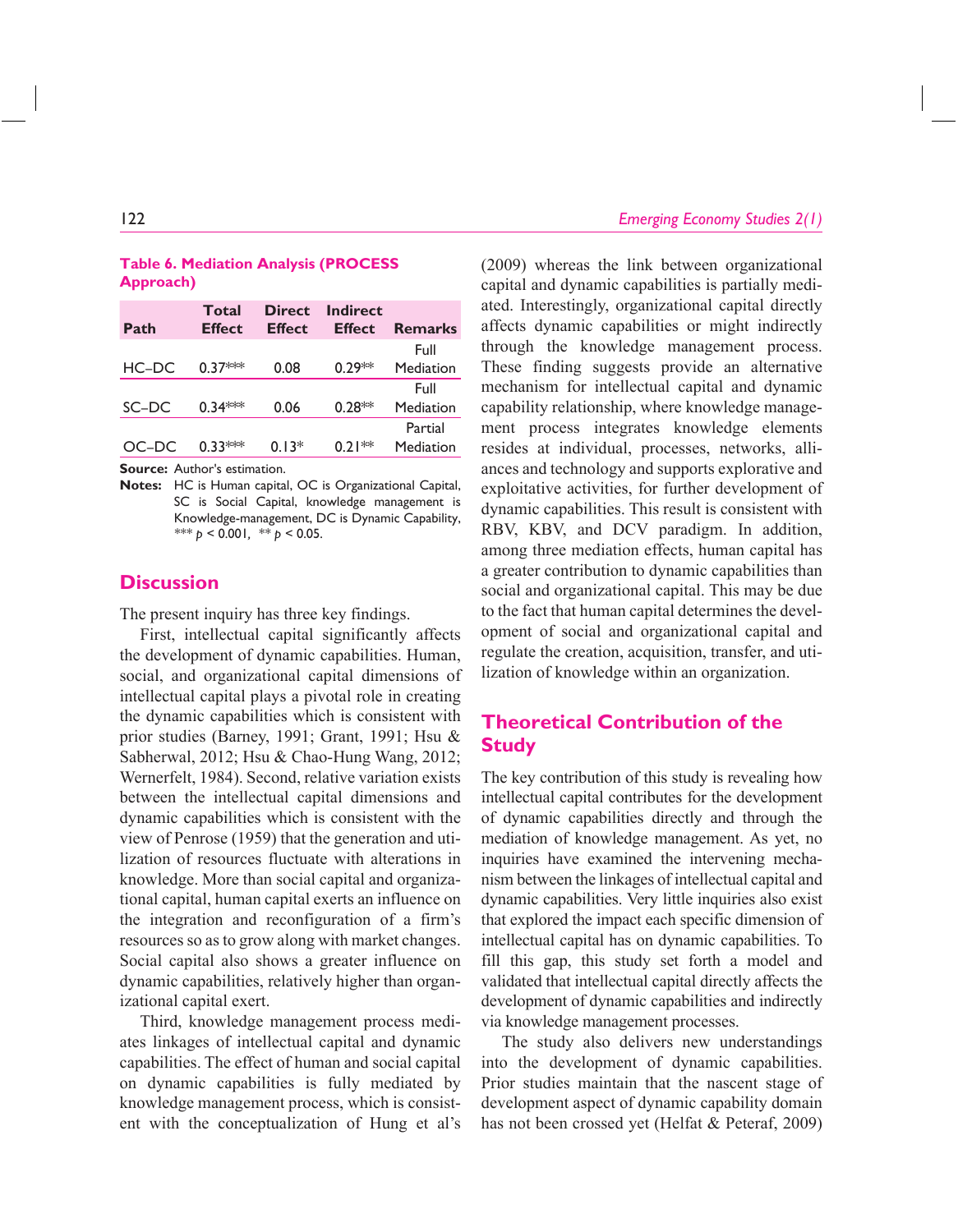and the domain still experiences the lacuna of empirical studies and theoretical frameworks (Easterby-Smith et al., 2009; Prieto & Easerby-Smith, 2006). This study takes an endeavor to address these issues.

The statistical evidences on the linkages among the constructs, in this study also contribute into the methodological demand of dynamic capability literature (Easterby-Smith et al., 2009; Prieto & Easterby-Smith, 2006). This study also broadens the appeal of dynamic capabilities domain in new cultural context, geography and industry and addresses various calls for research suggested by prior investigators (Easterby-Smith et al., 2009; McKelvie & Davidsson, 2009). Overall, the arguments contributed to the richness of the literature.

## **Implications of the Study**

For banking management, the present study offers several intriguing insights. The study brings banking professionals closer to understand the role of intellectual capital to modify, extend, renew, or reconfigure knowledge resources to respond to the dynamic environment and seize opportunities available in the market. As different facets of intellectual capital have relative significance for dynamic capabilities, the study also outlines careful evaluation of knowledge resource implementation by banking professionals and recommends that higher value should be given to networks, alliances and personnel's knowledge, competence and skills, in terms of developing integration and reconfiguration dynamic capabilities. They should practice appropriate strategies to realize the anticipated outcomes.

Nevertheless, the study specifies a more explicit detail for building dynamic capabilities by providing further insights into the knowledge management process interventions for developing dynamic capabilities. It is knowledge management process that influences dynamic capabilities, in case of human and social capital. It also indicates that banking professionals must employs knowledge processes as an intervening mechanism to develop bank's dynamic capabilities. It is likely that knowledge processes can be fostered through knowledge resources. Finally, strategies and programs for fostering intellectual capital and knowledge management processes were advised to strengthen dynamic capabilities.

## **Limitations and Research Avenues**

The study is restricted to Indian banking industry, this may limit the generalization of findings in other industries and countries. It is desirable to imitate this research in other context and geographies to determine whether the same association holds. This study may also limit because of the use of self-report and cross-sectional data. The probability of self-report biases cannot be excluded due to the fact that the objective reality might not coincide necessarily with the perceptions of the respondents. Here, further studies with multiple informants and industry are desirable. Longitudinal exploration of the highlighted linkages would also be desirable to offer more insights.

Some other priorities are also proposed for further examinations. It could be fascinating to include other precursors of dynamic capabilities as a moderator and mediator in developed framework. The potential mediating role of each process of knowledge management and another role such as moderating role of knowledge management process should also be investigated in more clarification. Identification of the strategies for knowledge management process and investigation of the specific mechanism other than knowledge management processes could be a next logical step in following up studies. Further consideration of linkages between intellectual capital and different types of dynamic capabilities could be valued for banking professionals, to offer explicit course of action.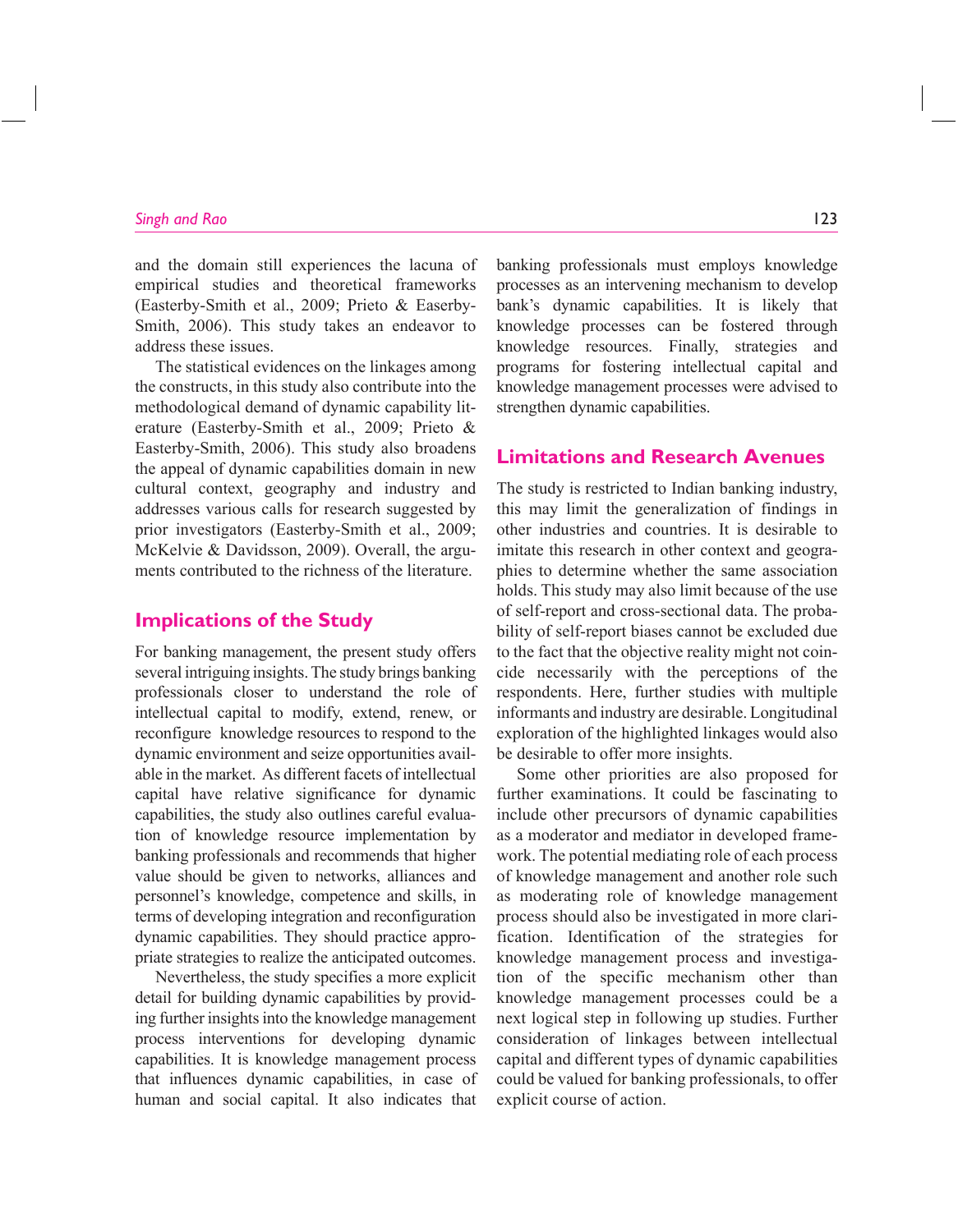# **Appendix A**

### **Construct A.1. Intellectual Capital Sub-Construct A.1.1. Human Capital**

- 1) Employees are highly skilled.
- 2) Employees are widely considered the best in our industry.
- 3) Employees are creative and bright.
- 4) Employees are experts in their particular jobs and functions.
- 5) Employees develop new ideas and knowledge.

## **Sub-Construct A.1.2. Social Capital**

- 1) Employees are skilled at collaborating with each other to diagnose and solve problems.
- 2) Employees share information and learn from one another.
- 3) Employees interact and exchange ideas with people from different areas of the company.
- 4) Employees interact with customers, suppliers, alliance partners, etc., to develop solutions.
- 5) Employees apply knowledge from one area of the company to problems and opportunities that arise in another.

### **Sub-Construct A.1.3. Organizational Capital**

- 1) Organization uses patents and licenses as a way to store knowledge.
- 2) Organizational knowledge is contained in manuals, databases, etc.
- 3) Organization's culture (stories, rituals) contains valuable ideas, ways of doing business, etc.
- 4) Organization embeds much of its knowledge and information in structures, systems, and processes.

## **Construct A.2. Knowledge Management Process**

- 1) Organization has processes for acquiring knowledge about new products/services within our industry.
- 2) Organization has processes for acquiring knowledge about competitors in the industry.
- 3) Organization has processes for generating new knowledge from existing knowledge.
- 4) Organization has processes for transferring organizational knowledge to individuals.
- 5) Organization has processes for absorbing knowledge from individuals into the organization.
- 6) Organization has processes for absorbing knowledge from business partners into the organization.
- 7) Organization has processes for integrating different sources and types of knowledge.
- 8) Organization has processes for replacing outdated knowledge.
- 9) Organization has processes for converting competitive intelligence into plans of action.
- 10) Organization has processes for applying knowledge learned from mistakes.
- 11) Organization in able to locate and apply knowledge to changing competitive conditions.
- 12) Organization clearly communicates the importance of protecting knowledge.

## **Construct A.3. Dynamic Capabilities**

## **Sub-Construct A.3.1. Integration Capabilities**

- 1) Focus on Customer information collection and potential market exploration.
- 2) Employ specialized firms to collect industry information for managerial decision.
- 3) Focus on integrating industry related technologies to develop new products.
- 4) Recording and integrating historical methods and experiences in handling firm issues.

### **Sub-Construct A.3.2. Reconfiguration Capabilities**

- 1) Clear human resource re-allocation procedure.
- 2) Fast organizational response to market changes.
- 3) Fast organization response to competitor's actions.
- 4) Efficient and effective communication with cooperative organization.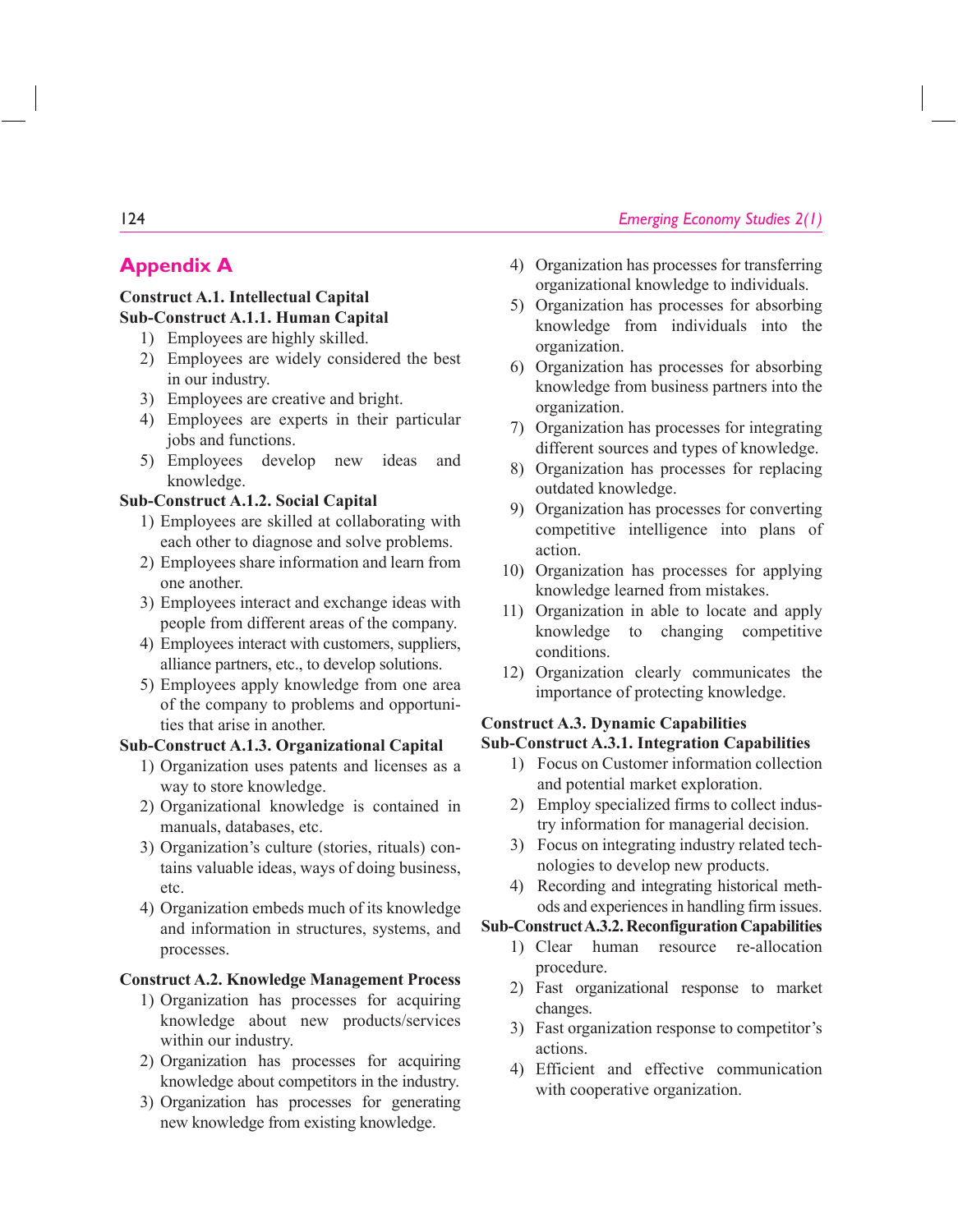#### **References**

- Ambrosini, V., Bowman, C., & Collier, N. (2009). Dynamic capabilities: An exploration of how firms renew their resource base. *British Journal of Management, 20*, S9–S24.
- Ambrosini, V., & Bowman, C. (2009). What are dynamic capabilities and are they a useful construct in strategic management? *International Journal of Management Reviews*, *11*(1), 29–49.
- Armstrong, J. S., & Overton, T. S. (1977). Estimating nonresponse bias in mail surveys. *Journal of Marketing Research, 14*(3), 396–402.
- Anderson, J. C., & Gerbing, D. W. (1988). Structural equation modelling in practice: A review and recommend two-step approach. *Psychological Bulletin. 103*(3), 411–423.
- Argote, L., Mcevily, B., & Reagans, R. (2003). Managing knowledge in organizations: An integrative framework and review of emerging themes. *Management Science*, *49*(4), 571–582.
- Augier, M., & Teece, D. J. (2009). Dynamic capabilities and the role of managers in business strategy and economic performance. *Organization Science, 20*(2), 410–442.
- Bagozzi, R. P., & Baumgartner, H. (1994). The evaluation of structural equation models and hypothesis testing. In R. P. Bagozzi (ed.), *Principles of marketing research* (pp. 386 – 422). Cambridge: Blackwell.
- Bagozzi, R. P., & Yi, Y. (1988). On the evaluation of structural equation models. *Journal of the Academy of Marketing Science, 16*(1), 74–94.
- Baron, R. M., & Kenny, D. A. (1986). The moderatormediator variable distinction in social psychological research: Conceptual, strategic, and statistical considerations. *Journal of Personality and Social Psychology, 51*(6), 1173–1182.
- Barney, J. B. (1991). Firm resources and sustained competitive advantage. *Journal of Management, 17*(1), 99–120.
- Barreto, I. (2010). Dynamic capabilities: A review of past research and an agenda for the future. *Journal of Management, 36*(1), 256–280.
- Bentler, P. M. (1995). *Structural equations program manual.* Los Angeles, CA: BMDP Statistical Software.
- Bruni, D. S., & Verona, G. (2009). Dynamic marketing capabilities in science-based firms: An exploratory

investigation of the pharmaceutical industry. *British Journal of Management, 20*(1), S101–S117.

- Blyler, M., & Coff, R. W. (2003). Dynamic capabilities, social capital, and rent appropriation: Ties that split pies. *Strategic Management Journal*, *24*(7), 677–686.
- Cepeda, G., & Vera, D. (2007). Dynamic capabilities and operational capabilities: A knowledge management perspective. *Journal of Business Research*, *60*(5), 426–437.
- Chien, S. Y., & Tsai, C. H. (2012). Dynamic capability, knowledge, learning, and firm performance. *Journal of Organizational Change Management*, *25*(3), 434–444.
- Cohen, W., & Levinthal, D. (1990). Absorptive capability: A new perspective on learning and innovation. *Administrative Science Quarterly, 35*(1), 128–152.
- Easterby-Smith, M., Lyles, M. A., & Peteraf, M. A. (2009). Dynamic capabilities: Current debates and future directions. *British Journal of Management, 20*(1), S1–S8.
- Eisenhardt, K. M., & Martin, J. A. (2000). Dynamic capabilities: What are they? *Strategic Management Journal, 21*(10), 1105–1121.
- Ethiraj, S. K., Kale, P., Krishnan, M. S., & Singh, J. V. (2005). Where do capabilities come from and how do they matter? A study in the software services industry. *Strategic Management Journal, 26*(1), 25–45.
- Fornell, C., & Larcker, D. F. (1981). Evaluating structural equation models with unobservable variables and measurement error. *Journal of Marketing Research, 26*(1), 39–50.
- Gold, A. H., Malhotra, A., & Segars, A. H. (2001). Knowledge-management: An organizational capabilities perspective. *Journal of Management Information Systems, 18*(1), 185–214.
- Grant, R. M. (1991). The resource-based theory of competitive advantage: Implications for strategy formulation. *California Management Review, 33*(3), 114–135.
	- \_\_\_\_\_\_\_. (1996a). Toward a knowledge-based theory of the firm. *Strategic Management Journal, 17*(2), 109–122.
- \_\_\_\_\_\_\_. (1996b). Prospering in dynamicallycompetitive environments: Organizational capability as knowledge integration. *Organization Science, 7*(4), 375–387.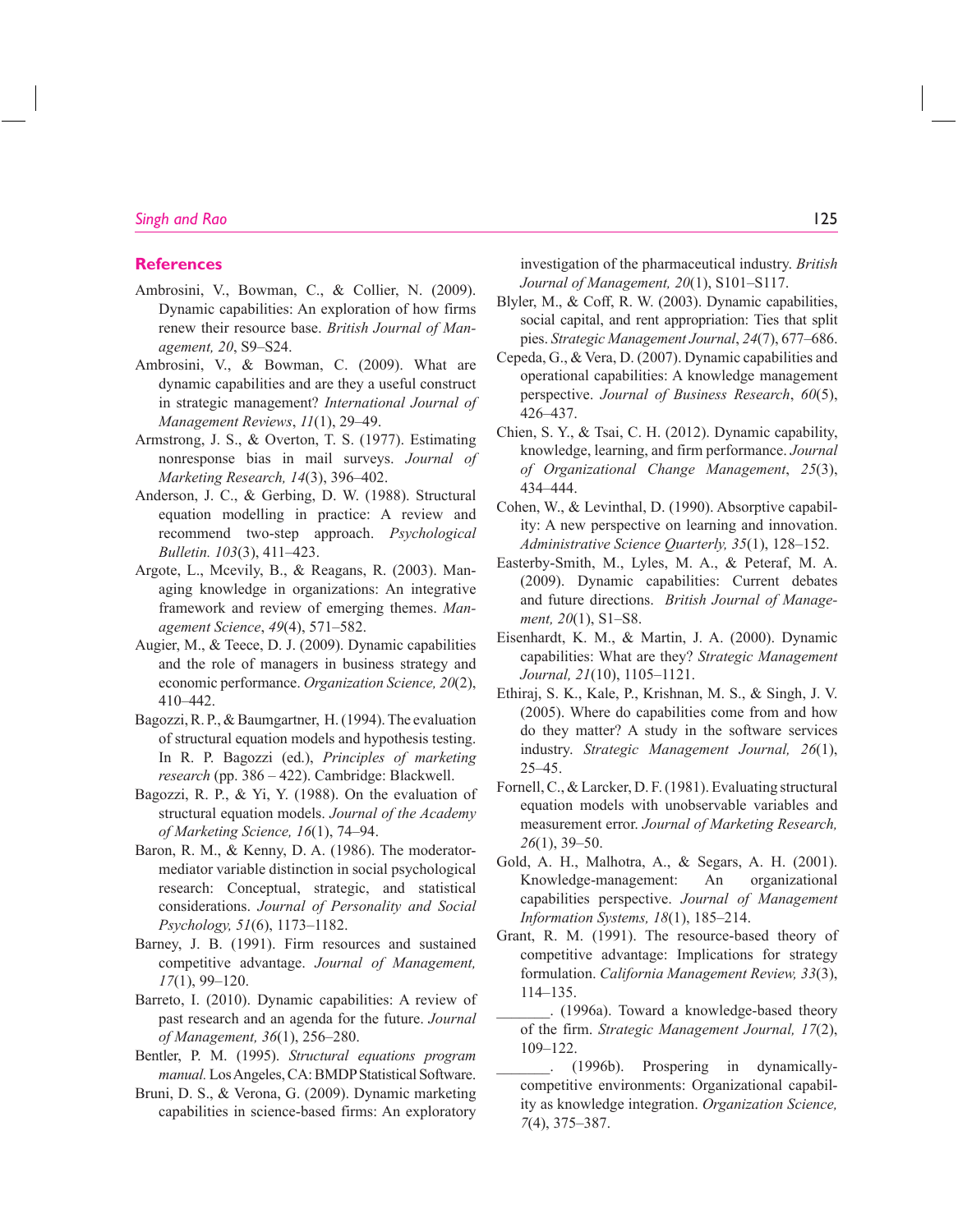- Griffith, D. A., Noble, S., & Chen, Q. (2006). The performance implications of entrepreneurial productivity: A dynamic capabilities approach. *Journal of Retailing, 82*(1), 51–62.
- Kamath, Bharathi G. (2008). Intellectual capital and corporate performance in Indian pharmaceutical industry. *Journal of Intellectual Capital*, *9*(4), 684–704.
- Hair, J. F., Anderson, R. E., Tatham, R. L., & Black, W. C. (1998). *Multivariate data analysis.* Upper Saddle River, NJ: Prentice-Hall International Inc.
- Hayes, A. F., & Preacher, K. J. (2013). Conditional process modeling: Using structural equation modeling to examine contingent causal processes. In G. R. Hancock and R. O. Mueller (Eds), *A second course in structural equation modeling* (2nd ed., pp. 219–266). Greenwich, CT: InformationAge Publishing.
- Helfat, C. E., & Peteraf, M. A. (2009). Understanding dynamic capabilities: Progress along a developmental path. *Strategic Organization*, *7*(1), 91–102.
- Hitt, M. A., Bierman, L., Shimizu, K., & Kochhar, R. (2001). Direct and moderating effects of human capital on strategy and performance in professional service firms: A resource based perspective. *Academy of Management Journal, 44*(1), 13–28.
- Hsu, L. C., & Chao-Hung Wang, C. H. (2012). Clarifying the effect of intellectual capital on performance: The mediating role of dynamic capability. *British Journal of Management, 23*(2), 179–205.
- Hsu, I. C., & Sabherwal, R. (2011). From intellectual capital to firm performance: The mediating role of knowledge management capabilities. *Engineering Management, IEEE Transactions, 58*(4), 626–642.
- \_\_\_\_\_\_\_. (2012). Relationship between intellectual capital and knowledge-management: An empirical investigation. *Decision Sciences Journal*, *43*(3), 489–524.
- Hu, L., & Bentler, P. M. (1995). *Evaluating model fit.* In R. H. Hoyle (Ed.), *Structural equation modelling.* Thousand Oaks, CA: SAGE Publications.
- Hung, R. Y. Y., Lien, B. Y. H., & McLean, G. N. (2009). Knowledge-management Initiatives, organizational process alignment, social capital, and dynamic capabilities. *Advances in Developing Human Resources, 11*(3), 320–333.
- Hung, R. Y. Y., Yang, B., Lien, B. Y. H., McLean, G. N., & Kuo, Yu.-Ming. (2010). Dynamic capability:

Impact of process alignment and organizational learning culture on performance. *Journal of World Business, 45*(3), 285–294.

- Jiang, R. J., Tao, Q. T., & Santoro, M. D. (2010). Alliance portfolio diversity and firm performance*. Strategic Management Journal, 31*(10), 1136–1144.
- Kemper, J., Schilke, O., & Brettel, M. (2013). Social capital as a micro-level origin of organizational capabilities. *Journal of Product Innovation Management, 30*(3), 589–603.
- Kline, R. B. (1998). *Principles and practices of structural equation modeling.* New York: Guilford Press.
- Kogut, B., & Zander, U. (1992). Knowledge of the firm, combinative capabilities and replication of technology. *Organization Science, 3*, 383–397.
- Law, K. S., Wong, C. S., & Mobley, W. M. (1998). Toward a taxonomy of multidimensional constructs. *Academy of management review*, *23*(4), 741–755.
- Lin, Y., & Wu, L. Y. (2014). Exploring the role of dynamic capabilities in firm performance under the resource-based view framework. *Journal of Business Research*, *67*(3), 407–413.
- Macher, J. T., & Mowery, D. C. (2009). Measuring dynamic capabilities: Practices and performance in semiconductor manufacturing. *British Journal of Management, 20*(1), S41–S62.
- Manning, P. (2010). Explaining and developing social capital for knowledge management Purposes. *Journal of Knowledge-management, 14*(1), 83–99.
- McKelvie, A., & Davidsson P. (2009). From resource base to dynamic capabilities: An investigation of new firms. *British Journal of Management, 20*(1), 63–80.
- Mondal, A., & Ghosh, S. K. (2012). Intellectual capital and financial performance of Indian banks. *Journal of Intellectual Capital, 13*(4), 515–530.
- Nahapiet, J., & Ghoshal, S. (1998). Social capital, intellectual capital, and organizational advantage. *Academy of Management Review, 23*(2), 242–266.
- Nielsen, A. P. (2006). Understanding dynamic capabilities through knowledge management. *Journal of Knowledge Management, 10*(4), 59–71.
- Nieves, J., & Haller, S. (2014). Building dynamic capabilities through knowledge resources. *Tourism Management, 40*, 224–232.
- Nonaka, I., & Takeuchi, H. (1995). *The knowledge creating company: How Japanese companies*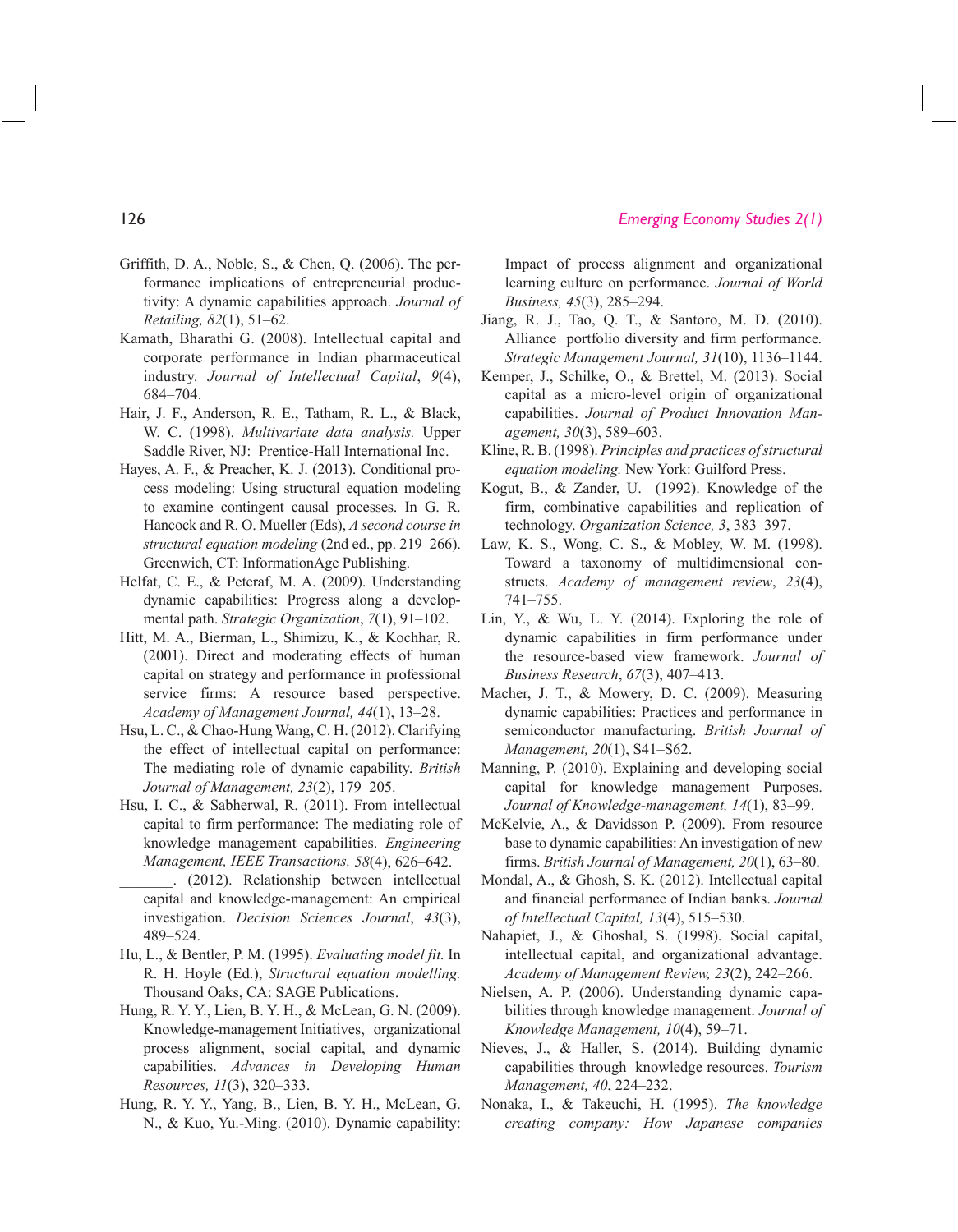*create the dynamics of innovation.* Oxford: Oxford University Press.

- Pandza, K., Horsburgh, S., Gorton, K., & Polajnar, A. (2003). A real options approach to managing resources and capabilities. *International Journal of Operations & Production Management, 23*(9), 1010—1032.
- Penrose, E. (1959). *The theory of the growth of the firm.* Oxford: Blackwell.
- Peteraf, M. A. (1993). The cornerstones of competitive advantage*. Strategic Management Journal, 14*(3), 179–191.
- Prieto, I., & Easterby-Smith, M. (2006). Dynamic capabilities and the role of organizational knowledge: An exploration. *European Journal of Information Systems*, *15*(5), 500–510.
- Reserve Bank of India. (2012, June 30). *Trend and progress of banking in India*. Reserve Bank of India Report (2012–2013).
- Seleim, A. A. S., & Khalil, O. E. M. (2011). Understanding the knowledge management-intellectual capital relationship: A two-way analysis. *Journal of Intellectual Capital, 12*(4), 586–614.
- Sher, P. J., & Lee, V. C. (2004). Information technology as a facilitator for enhancing dynamic capabilities through knowledge management. *Information and Management, 41*(8), 933–945.
- Subramaniam, M., & Youndt, M. A. (2005). The influence of intellectual capital on the types of innovative capabilities. *Academy of Management Journal, 48*(3), 450–463.
- Teece, D. J. (2000). Strategies for managing knowledge assets: The role of firm structure and industrial context. *Long Range Planning, 33*(1), 35–54.
- \_\_\_\_\_\_\_. (2007). Explicating dynamic capabilities: The nature and microfoundations of (sustainable) enterprise performance. *Strategic Management Journal, 28*(13), 1319–1350.
- Teece, D. J., Pisano, G., & Schuen, A. (1997). Dynamic capabilities and strategic management. *Strategic Management Journal, 18*(7), 509–533.
- Tsai, W., & Ghoshal, S. (1998). Social capital and value creation: The role of intra firm networks. *Academy of Management Journal, 41*(4), 464–476.
- Tseng, S. M., & Lee, P. S. (2014). The effect of knowledge management capability and dynamic capability on organizational performance. *Journal of Enterprise Information Management, 27*(2), 158–179.
- Van Reijsen, J., Helms, R., Batenburg, R., & Foorthuis, R. (2014). The impact of knowledge management and social capital on dynamic capability in organizations. *Knowledge-management Research & Practice,13*(4), 401–417.
- Verona, G., & Ravasi, D. (2003). Unbundling dynamic capabilities: An exploratory study of continuous product innovation. *Industrial and Corporate Change, 12*(3), 577–606.
- Wang, C. L., & Ahmed, P. K. (2007). Dynamic capabilities: A review and research agenda. *International Journal of Management Reviews, 9*(1), 31–51.
- Wernerfelt, B. (1984). A resource-based view of the firm. *Strategic Management Journal, 5*(2), 171–180.
- Wiig, K. (1997). Integrating intellectual capital and knowledge management. *Long Range Planning, 30*(3), 399–405.
- Wu, L.-Y. (2006). Resources, dynamic capabilities and performance in a dynamic environment: Perceptions in Taiwanese IT enterprises. *Information and Management, 43*(4), 447–454.
- Youndt, M. A., Subramaniam, M., & Snell, S. A. (2004). Intellectual capital profiles: An examination of investments and returns. *Journal of Management Studies, 41*(2), 335–361.
- Zahra, S. A., Sapienza, H. J., & Davidsson, P. (2006). Entrepreneurship and dynamic capabilities: A review, model and research agenda*. Journal of Management Studies, 43*(4), 917–955.
- Zollo, M., & Winter, S. G. (2002). Deliberate learning and the evolution of dynamic capabilities. *Organization Science, 13*(3), 339–351.